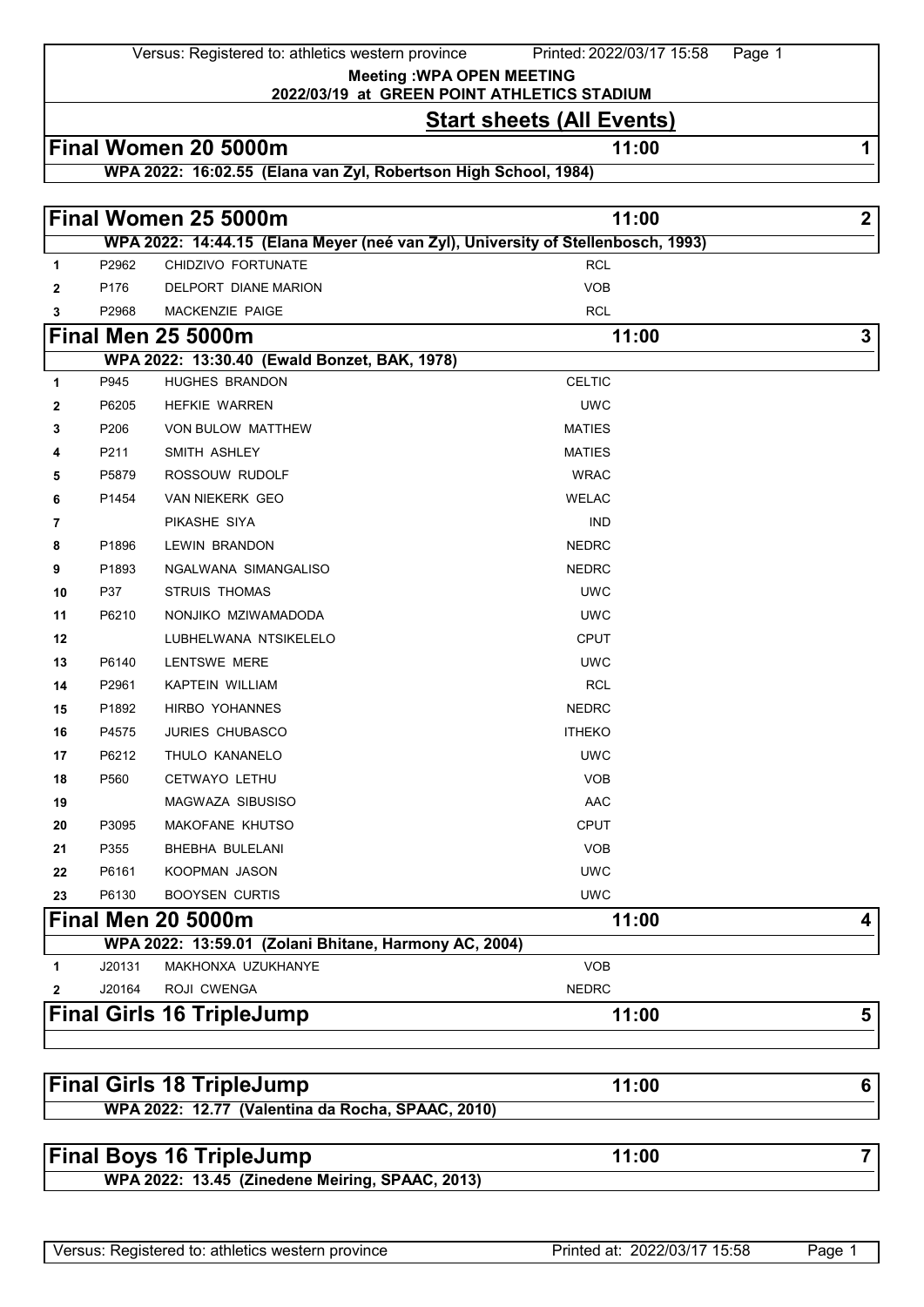|              |        | Versus: Registered to: athletics western province                                           | Printed: 2022/03/17 15:58    | Page 2          |        |
|--------------|--------|---------------------------------------------------------------------------------------------|------------------------------|-----------------|--------|
|              |        | <b>Meeting: WPA OPEN MEETING</b>                                                            |                              |                 |        |
|              |        | 2022/03/19 at GREEN POINT ATHLETICS STADIUM                                                 |                              |                 |        |
|              |        | <b>Final Women 20 TripleJump</b>                                                            | 11:30                        |                 | 8      |
| 1            |        | WPA 2022: 12.77 (Valentina da Rocha, SPAAC, 2010)<br>NGOBENI SHAMMAR                        | <b>UCT</b>                   |                 |        |
|              |        |                                                                                             |                              | 11 <sub>m</sub> |        |
|              |        | <b>Final Women 25 TripleJump</b>                                                            | 11:30                        |                 | 9      |
|              |        | WPA 2022: 12.58 (Ramona Gabriels, Ridgeville AC, 2000)<br><b>NGOMA BRICIA</b>               | <b>TAC</b>                   |                 |        |
| 1            | P3103  |                                                                                             | <b>CPUT</b>                  |                 |        |
| $\mathbf{2}$ |        | * AMUKELANI                                                                                 |                              |                 |        |
|              |        | <b>Final Boys 18 TripleJump</b>                                                             | 11:30                        |                 | 10     |
|              | J20683 | WPA 2022: 15.51 (Simeon Mars, SPAAC, 2002)                                                  |                              |                 |        |
| 1            |        | CONSTANT JUNAID DARREN<br>OTITOOLA FIKAYO                                                   | <b>MPT</b>                   |                 |        |
| 2            | J20962 |                                                                                             | <b>MPT</b>                   |                 |        |
| 3            |        | NHAMO DELAN                                                                                 | <b>IND</b>                   |                 |        |
|              |        | Final Women 25 3000m SteepleChase                                                           | 11:30                        |                 | 11     |
|              |        | WPA 2022: 10:20.72 (Nolene Conrad, Liberty Nike AC, 2005)                                   |                              |                 |        |
|              |        |                                                                                             |                              |                 |        |
|              |        | Final Men 25 3000m SteepleChase                                                             | 11:45                        |                 | 12     |
| $\mathbf{1}$ | P6161  | WPA 2022: 08:29.30 (Johan Daffue, University of Stellenbosch, 1981)<br><b>KOOPMAN JASON</b> | <b>UWC</b>                   |                 |        |
|              |        |                                                                                             |                              |                 |        |
| 2            | P3070  | SOLDAKA SIBONISO                                                                            | <b>CPUT</b>                  |                 |        |
| 3            | P1893  | NGALWANA SIMANGALISO                                                                        | <b>NEDRC</b>                 |                 |        |
|              |        | <b>Final Men 20 TripleJump</b>                                                              | 12:00                        |                 | 13     |
|              |        | WPA 2022: 15.86 (Simeon Mars, SPAAC, 2003)                                                  |                              |                 |        |
| 1            |        | <b>MAKANA LINDOKUHLE</b>                                                                    | <b>CPUT</b>                  |                 |        |
| $\mathbf{2}$ | J20306 | <b>OLIVIER LIAM</b>                                                                         | <b>SPAC</b>                  |                 |        |
| 3            |        | NTSHANGASE KWANELE                                                                          | <b>UCT</b>                   |                 |        |
|              |        | <b>Final Men 25 TripleJump</b>                                                              | 12:00                        | 13m             | 14     |
|              |        | WPA 2022: 16.24 (Jason Sewenyana, TAK, 2012)                                                |                              |                 |        |
| 1            |        | SEWANYANA JASON                                                                             | <b>TAC</b>                   |                 |        |
| 2            | P6217  | <b>GREEN KYLE</b>                                                                           | <b>UWC</b>                   |                 |        |
| 3            | P2652  | MATHABELA MAURICE                                                                           | <b>ROBAC</b>                 |                 |        |
| 4            | P3105  | <b>NKAMBULE LIFA</b>                                                                        | <b>CPUT</b>                  |                 |        |
|              |        | <b>Final Girls 16 90m Hurdles</b>                                                           | 12:00                        |                 | 15     |
|              |        | <b>HOLTZHAUSEN LEILA</b>                                                                    | <b>HELHAR</b>                |                 |        |
| 5            |        |                                                                                             |                              |                 |        |
|              |        | <b>Final Girls 18 100m Hurdles</b><br>WPA 2022: 13.65 (Chantelle Terblanche, BAK, 2000)     | 12:10                        |                 | 16     |
|              | J20342 | <b>GALLIE SAFIA</b>                                                                         | <b>SPAC</b>                  |                 |        |
| 3            | J20307 | PRINCE CHELSEA-LEE                                                                          | <b>SPAC</b>                  |                 |        |
| 4            | J20717 | SARDIEN KAUTHAR                                                                             | <b>MPT</b>                   |                 |        |
| 5            |        | CASWELL AQEELAH                                                                             | <b>MPT</b>                   |                 |        |
| 6            |        | <b>GREEN CHLOE</b>                                                                          | <b>SPAC</b>                  |                 |        |
| 7            | J20305 |                                                                                             |                              |                 |        |
|              |        | <b>Final Women 20 100m Hurdles</b>                                                          | 12:15                        |                 | 17     |
|              |        | WPA 2022: 13.47 (Arnéll Jacobs, BAK, 1997)<br>POOLER ENYA                                   | <b>MATIES</b>                |                 |        |
| 5            |        |                                                                                             |                              |                 |        |
|              |        | <b>Final Women 25 100m Hurdles</b>                                                          | 12:15                        |                 | 18     |
|              |        | WPA 2022: 13.47 (Arnéll Jacobs, BAK, 1997)                                                  |                              |                 |        |
| 4            | P238   | <b>JORDAAN MARTELIZE</b>                                                                    | <b>MATIES</b>                |                 |        |
| 5            | P298   | SYLVESTER ELITHA                                                                            | <b>MATIES</b>                |                 |        |
|              |        | Versus: Registered to: athletics western province                                           | Printed at: 2022/03/17 15:58 |                 | Page 2 |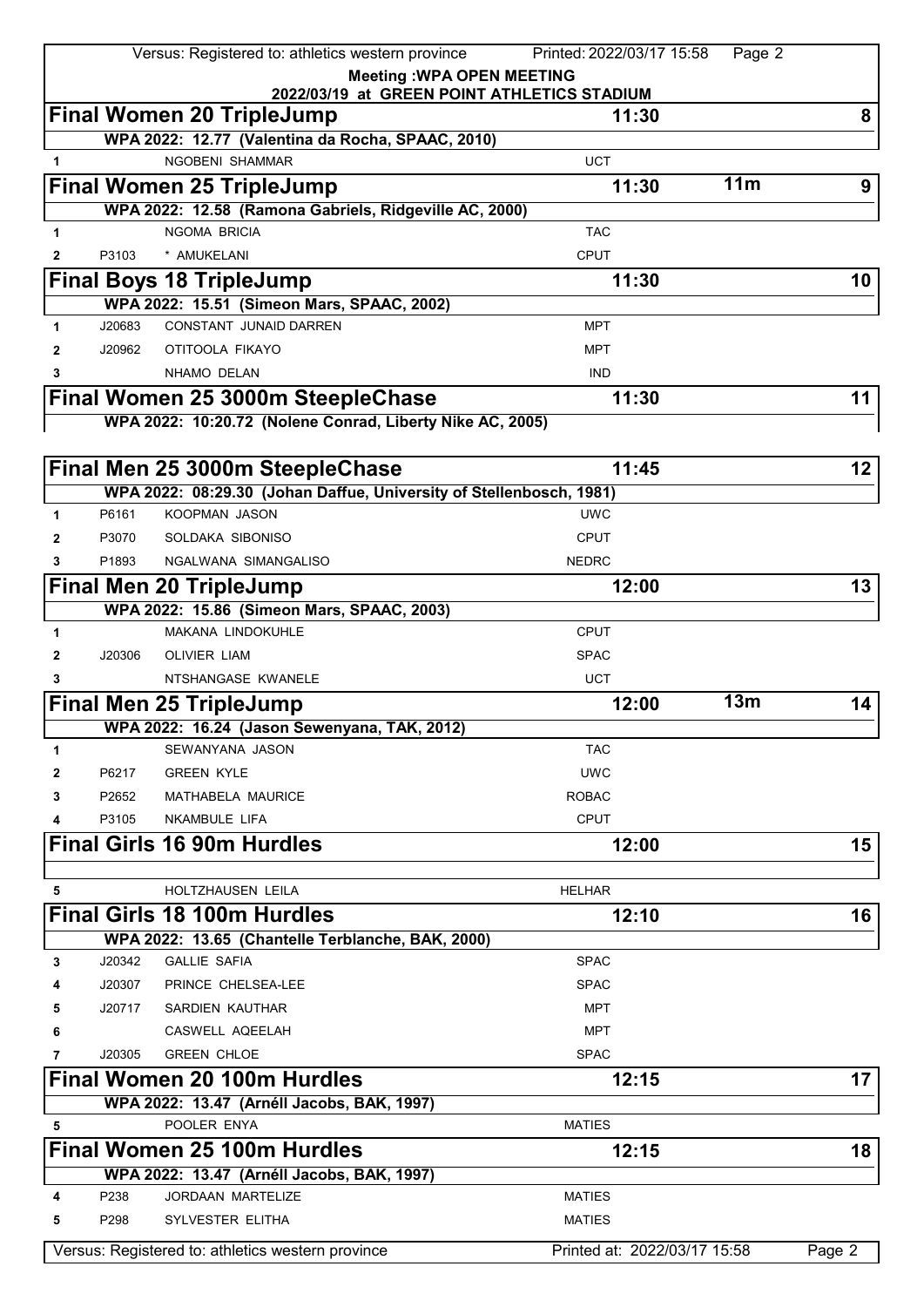|              |        | Versus: Registered to: athletics western province                 | Printed: 2022/03/17 15:58<br>Page 3                 |    |
|--------------|--------|-------------------------------------------------------------------|-----------------------------------------------------|----|
|              |        |                                                                   | <b>Meeting: WPA OPEN MEETING</b>                    |    |
|              |        |                                                                   | 2022/03/19 at GREEN POINT ATHLETICS STADIUM<br>84cm |    |
|              |        | <b>Final Boys 16 100m Hurdles</b>                                 | 12:20                                               | 19 |
| 1            | J20689 | WPA 2022: 12.97 (Dalvon Blood, UCT, 2016)<br><b>ABRAHAMS JOSE</b> | <b>MPT</b>                                          |    |
| 2            | J20686 | <b>BUTLER RAFEEQ</b>                                              | <b>MPT</b>                                          |    |
| 3            | J20652 | ANIBAL CEM                                                        | <b>RBHS</b>                                         |    |
|              | J20338 | <b>BASSON JAYDON</b>                                              | <b>SPAC</b>                                         |    |
| 4            | J20015 | <b>MEIRING SIMON</b>                                              | <b>BAC</b>                                          |    |
| 5            |        | <b>HLOTYWA ESAM</b>                                               | <b>WALSHS</b>                                       |    |
| 6            |        |                                                                   | <b>MPT</b>                                          |    |
| 7            | J20691 | <b>HENDRICKS CADEN</b>                                            | <b>CTHS</b>                                         |    |
| 8            |        | NATHI NATHI                                                       |                                                     |    |
|              |        | <b>Final Boys 18 110m Hurdles</b>                                 | 12:30                                               | 20 |
|              | J20725 | WPA 2022: 13.41 (Tiaan Smit, BAK, 2011)<br>VAN DEN HEERVER JORDAN | MPT                                                 |    |
| 3            |        |                                                                   |                                                     |    |
| 4            | P27    | SOLOMONS JADEN                                                    | <b>ITHEKO</b>                                       |    |
| 5            | J20683 | CONSTANT JUNAID DARREN                                            | <b>MPT</b>                                          |    |
| 6            | J20336 | <b>DRAMAT SHAKUR</b>                                              | <b>SPAC</b>                                         |    |
| 7            | J20344 | <b>MARCUS JAMIEL</b>                                              | <b>SPAC</b>                                         |    |
|              |        | Final Men 20 110m Hurdles                                         | 12:40                                               | 21 |
|              |        |                                                                   |                                                     |    |
| 4            | J20300 | YON DIONDRE                                                       | <b>SPAC</b>                                         |    |
| 5            | P14    | <b>JACOBS DENMAR</b>                                              | <b>BAC</b>                                          |    |
| 6            | J20309 | ANYANWUAGWU LUCIANO                                               | <b>PLUMHS</b>                                       |    |
|              |        | Final Men 25 110m Hurdles                                         | 12:45                                               | 22 |
|              |        | WPA 2022: 13.11 (Antonio Alkana, BAK, 2017)                       |                                                     |    |
| 4            | P217   | <b>OCTOBER JASON</b>                                              | <b>MATIES</b>                                       |    |
| 5            | P5596  | <b>FRANCIS ANDREW</b>                                             | <b>SPAC</b>                                         |    |
|              |        | Final Men 20 HighJump                                             | 13:00                                               | 23 |
|              |        | WPA 2022: 2.25 (Breyton Poole, Helderberg Harriers AC, 2017)      |                                                     |    |
| 1            | J20306 | OLIVIER LIAM                                                      | <b>SPAC</b>                                         |    |
| 2            | J20309 | PETERSEN STORM                                                    | <b>SPAC</b>                                         |    |
| 3            | J20300 | YON DIONDRE                                                       | <b>SPAC</b>                                         |    |
| 4            | J20658 | MOHAMED-FAKIER MAHMOOD                                            | <b>RBHS</b>                                         |    |
| 5            | J20341 | MUANZA KABUYA                                                     | <b>SPAC</b>                                         |    |
| 6            |        | <b>BURGER ADAM</b>                                                | <b>MATIES</b>                                       |    |
| 7            | J20309 | ANYANWUAGWU LUCIANO                                               | <b>PLUMHS</b>                                       |    |
|              |        | <b>Final Men 25 HighJump</b>                                      | 13:00                                               | 24 |
|              |        | WPA 2022: 2.27 (Gavin Lendis, SPAAC, 1997)                        |                                                     |    |
| 1            | P257   | POOLE BREYTON                                                     | <b>MATIES</b>                                       |    |
| $\mathbf{2}$ | P3113  | MASUKU SIYANDA                                                    | <b>CPUT</b>                                         |    |
| 3            | P175   | FOURIE KEAGAN                                                     | <b>ATHAC</b>                                        |    |
|              |        | <b>Final Boys 16 Polevault</b>                                    | 13:00                                               | 25 |
|              |        | WPA 2022: 4.00 (Heinrich Lategan, Paarl Gimnasium, 1991)          |                                                     |    |
|              |        |                                                                   |                                                     |    |
|              |        | <b>Final Boys 18 Polevault</b>                                    | 13:00                                               | 26 |
|              |        | WPA 2022: 4.70 (Brent Howell, BAK, 2003)                          |                                                     |    |
| 1            | J20764 | <b>DAVIDS MUBAARIK</b>                                            | <b>ITHEKO</b>                                       |    |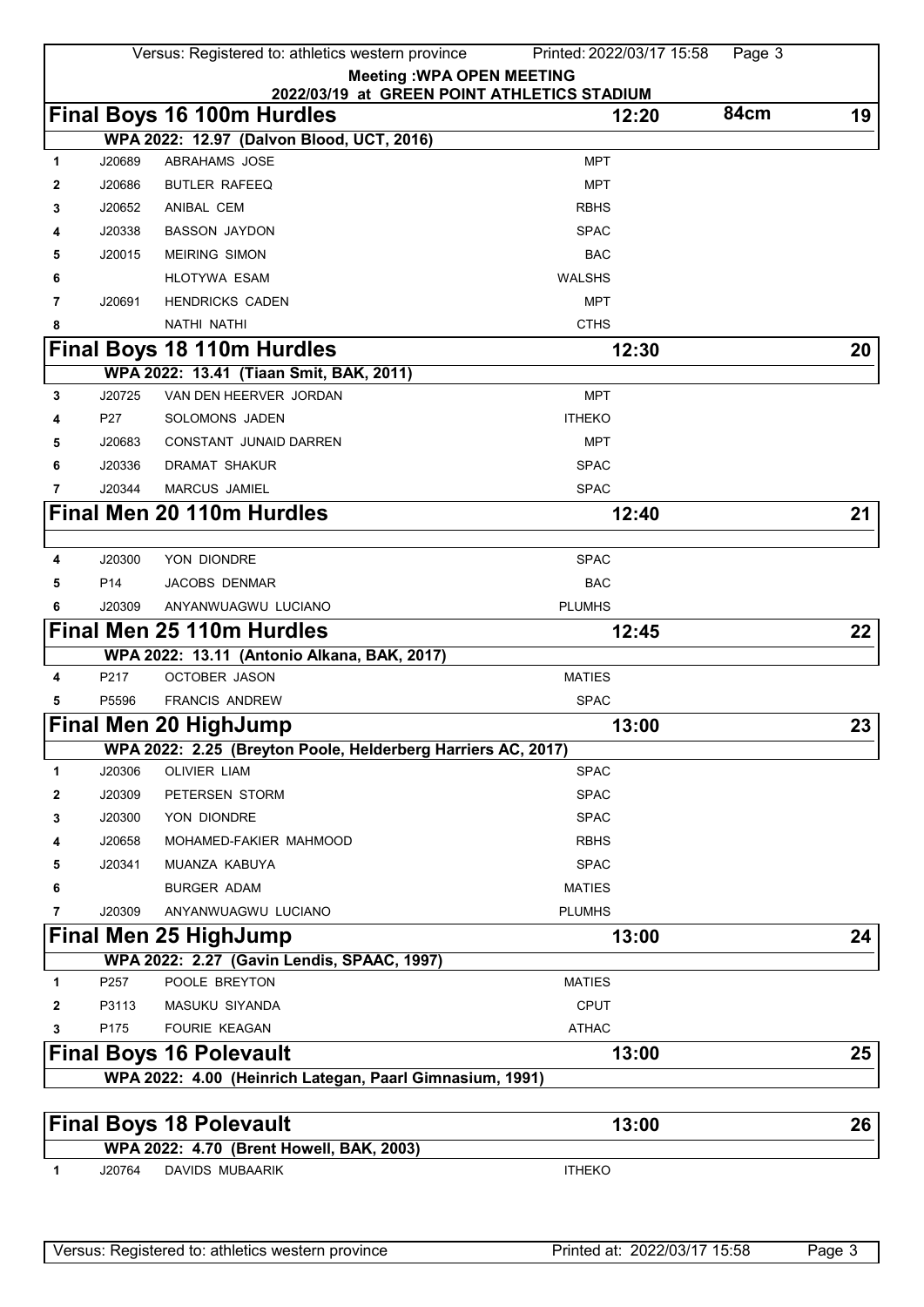|                                  |        | Versus: Registered to: athletics western province                            | Printed: 2022/03/17 15:58<br>Page 4 |    |  |  |
|----------------------------------|--------|------------------------------------------------------------------------------|-------------------------------------|----|--|--|
| <b>Meeting: WPA OPEN MEETING</b> |        |                                                                              |                                     |    |  |  |
|                                  |        | 2022/03/19 at GREEN POINT ATHLETICS STADIUM<br><b>Final Men 20 Polevault</b> |                                     | 27 |  |  |
|                                  |        | WPA 2022: 5.21 (Pieter Brits, University of Stellenbosch, 1994)              | 13:00                               |    |  |  |
| $\mathbf{1}$                     | P4184  | CASSIEM JAWAAD                                                               | <b>ULTRA</b>                        |    |  |  |
|                                  |        | <b>Final Men 25 Polevault</b>                                                | 13:00                               | 28 |  |  |
|                                  |        | WPA 2022: 5.90 (Okkert Brits, University of Stellenbosch, 1994)              |                                     |    |  |  |
| 1                                | P7338  | FIELD JAIME                                                                  | <b>ULTRA</b>                        |    |  |  |
| $\mathbf 2$                      | P5596  | FRANCIS ANDREW                                                               | <b>SPAC</b>                         |    |  |  |
|                                  |        | <b>Final Girls 16 LongJump</b>                                               | 13:00                               | 29 |  |  |
|                                  |        | WPA 2022: 5.83 (Carla Johnson, SPAAC, 2012)                                  |                                     |    |  |  |
| $\mathbf{1}$                     | J20626 | <b>VAN STADEN MICHE</b>                                                      | <b>TYGHS</b>                        |    |  |  |
|                                  |        | <b>Final Girls 18 LongJump</b>                                               | 13:00                               | 30 |  |  |
|                                  |        | WPA 2022: 6.20 (Luzaan du Preez, TAK, 1988)                                  |                                     |    |  |  |
| 1                                | J20305 | <b>GREEN CHLOE</b>                                                           | <b>SPAC</b>                         |    |  |  |
| 2                                | J20427 | <b>MAGGOTT SHANA</b>                                                         | <b>UWC</b>                          |    |  |  |
| 3                                |        | CASWELL AQEELAH                                                              | <b>MPT</b>                          |    |  |  |
| 4                                | J20307 | PRINCE CHELSEA-LEE                                                           | <b>SPAC</b>                         |    |  |  |
|                                  |        | <b>Final Women 20 LongJump</b>                                               | 13:00                               | 31 |  |  |
|                                  |        | WPA 2022: 6.54 (Luzaan du Preez, TAK, 1990)                                  |                                     |    |  |  |
| 1                                |        | NGOBENI SHAMMAR                                                              | <b>UCT</b>                          |    |  |  |
| 2                                | J20301 | <b>JIRI ANGELINA</b>                                                         | <b>SPAC</b>                         |    |  |  |
|                                  |        | <b>Final Women 25 LongJump</b>                                               | 13:00                               | 32 |  |  |
|                                  |        | WPA 2022: 6.54 (Luzaan du Preez, TAK, 1990)                                  |                                     |    |  |  |
| 1                                |        | <b>NGOMA BRICIA</b>                                                          | <b>TAC</b>                          |    |  |  |
| $\mathbf{2}$                     | P3103  | * AMUKELANI                                                                  | <b>CPUT</b>                         |    |  |  |
| 3                                | P5738  | DUNCAN LENé                                                                  | <b>TAC</b>                          |    |  |  |
| 4                                |        | <b>BASSON MIEKE</b>                                                          | <b>MATIES</b>                       |    |  |  |
| 5                                |        | YAZE ZANDILE                                                                 | <b>UCT</b>                          |    |  |  |
|                                  |        | <b>Final Girls 16 Shotput</b>                                                | 3kg<br>13:00                        | 33 |  |  |
|                                  |        | WPA 2022: 13.85 (Minki-Brink, TAK, 2022)                                     |                                     |    |  |  |
| 1                                | J20707 | FOCI KHANYA                                                                  | <b>MPT</b>                          |    |  |  |
|                                  |        | <b>Final Girls 18 Shotput</b>                                                | 13:00                               | 34 |  |  |
|                                  |        | WPA 2022: 13.47 (Cloe-Serrotti, TAC, 2022)                                   |                                     |    |  |  |
|                                  |        |                                                                              |                                     |    |  |  |
|                                  |        | Final Girls 16 800m                                                          | 13:00                               | 35 |  |  |
|                                  |        | WPA 2022: 2:14.97 (Elsire Strauss, Calvinia High School, 1994)               |                                     |    |  |  |
| 4                                | J20721 | QUMBA AKHILE                                                                 | <b>MPT</b>                          |    |  |  |
| 5                                | J20556 | DARIES MUDJAYIDAH                                                            | <b>ULTRA</b>                        |    |  |  |
|                                  |        | <b>Final Women 20 Shotput</b>                                                | 13:00                               | 36 |  |  |
|                                  |        | WPA 2022: 16.47 (Maranelle du Toit, BAK, 1997)                               |                                     |    |  |  |
| 1                                |        | KAMBIKAMBI KARABO                                                            | <b>UCT</b>                          |    |  |  |
|                                  |        | <b>Final Women 25 Shotput</b>                                                | 13:00                               | 37 |  |  |
|                                  |        | WPA 2022: 17.08 (Maranelle du Toit, BAK, 2002)                               |                                     |    |  |  |
| 1                                |        | LE ROUX KURSHIA                                                              | <b>IND</b>                          |    |  |  |
| 2                                | P2410  | SMIT KAYLA                                                                   | BAC                                 |    |  |  |
| 3                                |        | <b>JORDAAN GILLIAN</b>                                                       | <b>IND</b>                          |    |  |  |
| 4                                | P2418  | JORDAAN ZOë                                                                  | <b>BAC</b>                          |    |  |  |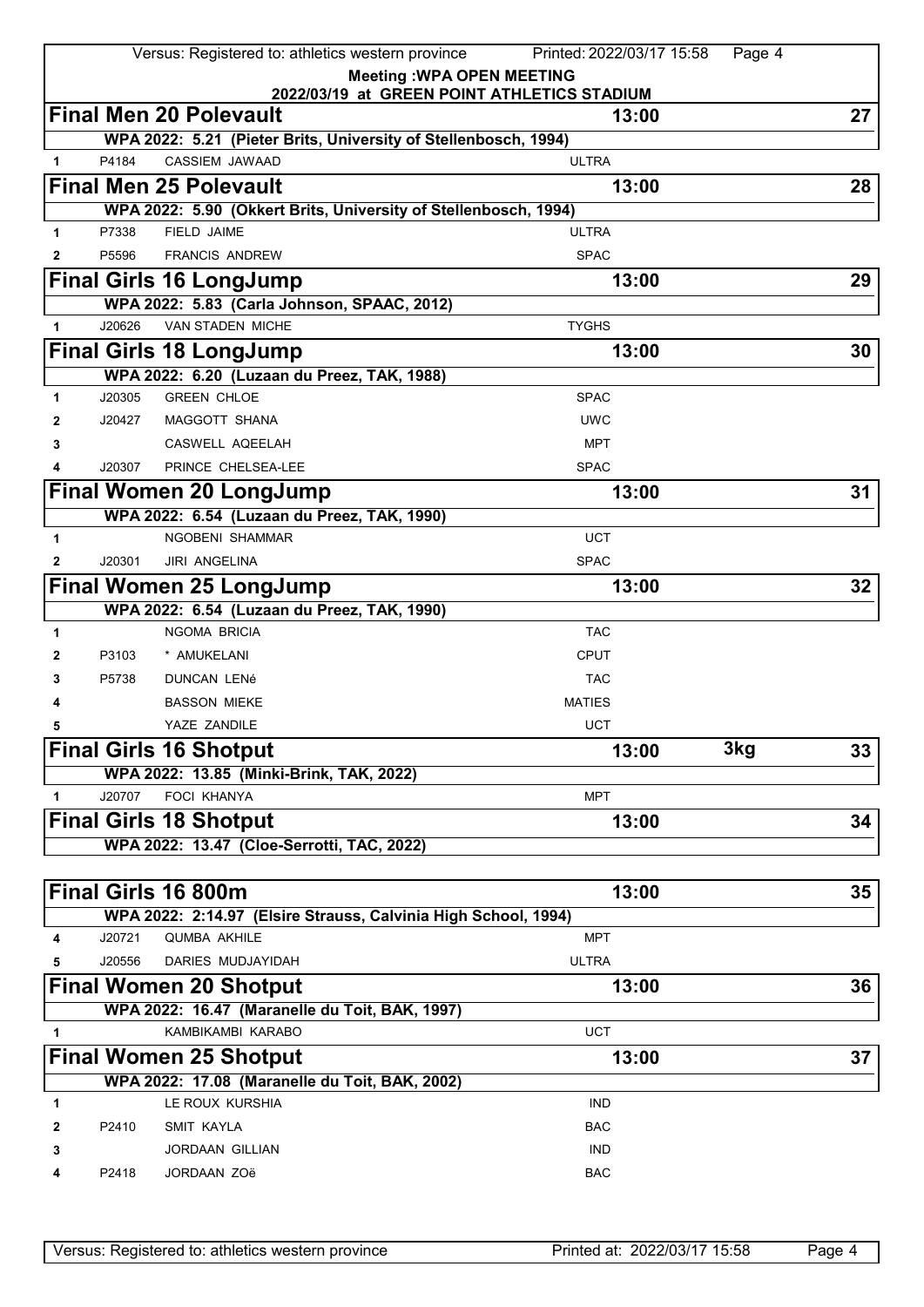|              |        | Versus: Registered to: athletics western province                             | Printed: 2022/03/17 15:58<br>Page 5         |        |
|--------------|--------|-------------------------------------------------------------------------------|---------------------------------------------|--------|
|              |        |                                                                               | <b>Meeting: WPA OPEN MEETING</b>            |        |
|              |        |                                                                               | 2022/03/19 at GREEN POINT ATHLETICS STADIUM |        |
|              |        | <b>Final Boys 16 Hammer</b>                                                   | 5kg<br>13:00                                | 38     |
|              |        | WPA 2022: 61.04 (Heinrich Gonzales, BAK, 2003)                                |                                             |        |
|              |        |                                                                               |                                             |        |
|              |        | <b>Final Boys 18 Hammer</b>                                                   | 13:00                                       | 39     |
|              |        | WPA 2022: 79.79 (Werner Smit, TAK, 2000)                                      |                                             |        |
|              |        | <b>Final Men 20 Hammer</b>                                                    | 13:00                                       | 40     |
|              |        | WPA 2022: 81.04 (Werner Smit, TAK, 2003)                                      |                                             |        |
| $\mathbf 1$  | J20038 | DIRK SOEKOE PIETER                                                            | <b>BAC</b>                                  |        |
|              |        | <b>Final Men 25 Hammer</b>                                                    | 13:00                                       | 41     |
|              |        | WPA 2022: 71.04 (Werner Smit, TAK, 2003)                                      |                                             |        |
| $\mathbf 1$  | P2409  | OLIVIER JAUNU                                                                 | <b>BAC</b>                                  |        |
|              |        | Final Boys 16 800m                                                            | 13:05                                       | 42     |
|              |        | WPA 2022: 1:57.10 (Paul Eksteen, Paarl Gimnasium, 1980)                       |                                             |        |
| 4            |        | <b>TAYLOR MATTHEW</b>                                                         | <b>ZWAHS</b>                                |        |
| 5            |        | <b>BARNES ZAAKIR</b>                                                          | <b>MPT</b>                                  |        |
| 6            |        | <b>HASSEN NIYAZ</b>                                                           | <b>TAC</b>                                  |        |
|              |        | <b>Final Girls 18 800m</b>                                                    | 13:10                                       | 43     |
|              |        | WPA 2022: 2:04.63 (Marjorie van der Merwe, Paarl Gimnasium, 1985)             |                                             |        |
| 4            |        | TERBLANCHE CHLOE                                                              | <b>MILHS</b>                                |        |
| 5            | J20701 | <b>VERMAAK CHANE LEE</b>                                                      | <b>MPT</b>                                  |        |
| 6            | J20690 | <b>BOOYSEN ZONDREA</b>                                                        | <b>MPT</b>                                  |        |
|              |        | Final Boys 18 800m                                                            | 13:15                                       | 44     |
|              |        |                                                                               |                                             |        |
| 3            | J20702 | ROBSON KAYLEM                                                                 | <b>MPT</b>                                  |        |
| 4            | J20634 | <b>BRITZ DAMIAN</b>                                                           | <b>UWC</b>                                  |        |
| 5            | J20699 | <b>HENDRICKS CHANNING</b>                                                     | <b>MPT</b>                                  |        |
| 6            | J20703 | <b>WALTERS TIAAN</b>                                                          | <b>STELAC</b>                               |        |
|              |        | Final Women 20 800m                                                           | 13:20                                       | 45     |
|              |        | WPA 2022: 2:02.24 (Tanya Peckham, University of Stellenbosch, 1985)           |                                             |        |
| 4            |        | REINEKE JAIXAI                                                                | <b>BAC</b>                                  |        |
| 5            | J20301 | <b>JIRI ANGELINA</b>                                                          | <b>SPAC</b>                                 |        |
| 6            | J20352 | VILJOEN MIENKE                                                                | <b>MATIES</b>                               |        |
|              |        | <b>Final Women 25 800m</b>                                                    | 13:25                                       | 46     |
|              |        | WPA 2022: 2:02.24 (Tanya Peckham, University of Stellenbosch, 1985)           |                                             |        |
| 3            |        | <b>JULIES SAMANTHA</b>                                                        | <b>IND</b>                                  |        |
| 4            | P776   | VAN DER WESTHUIZEN CIMON                                                      | <b>STELAC</b>                               |        |
| 5            |        | LYONS MIA                                                                     | <b>ATHAC</b>                                |        |
| 6            | P6207  | ROBINSON ASSNIQUE                                                             | <b>UWC</b>                                  |        |
| 7            | P235   | <b>COETZEE KARLI</b>                                                          | <b>MATIES</b>                               |        |
| 8            | P7170  | <b>GRIFFITHS KOBIE</b>                                                        | <b>NEDRC</b>                                |        |
|              |        | Final Men 20 800m                                                             | 13:30                                       | 47     |
|              |        | WPA 2022: 1:46.38 (Marius van Heerden, TAK, 1993)                             |                                             |        |
| 4            |        | MAKANA LINDOKUHLE                                                             | <b>CPUT</b>                                 |        |
| 5            | J50240 | MULDER DIAN                                                                   | <b>GERCAL</b>                               |        |
|              |        | Final 1 of 3 Men 25 800m                                                      | 13:35                                       | 48     |
| $\mathbf{1}$ | P1857  | WPA 2022: 1:44.57 (Marius van Heerden, BAK, 1996)<br><b>BESTENBIER AUSTIN</b> | <b>NEDRC</b>                                |        |
|              |        |                                                                               |                                             |        |
|              |        | Versus: Registered to: athletics western province                             | Printed at: 2022/03/17 15:58                | Page 5 |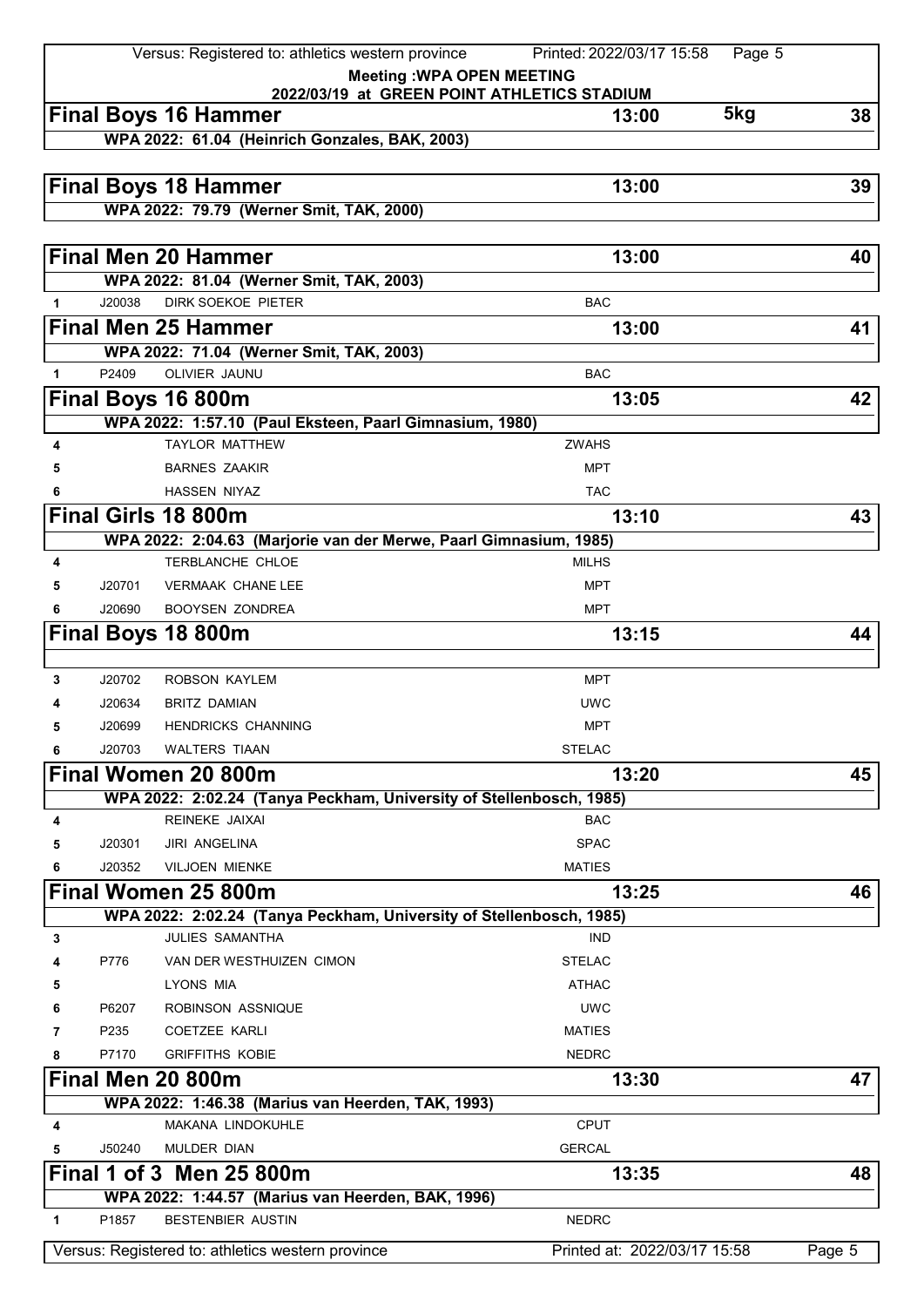|              |                   | Versus: Registered to: athletics western province | Printed: 2022/03/17 15:58    | Page 6 |
|--------------|-------------------|---------------------------------------------------|------------------------------|--------|
|              |                   | <b>Meeting: WPA OPEN MEETING</b>                  |                              |        |
|              |                   | 2022/03/19 at GREEN POINT ATHLETICS STADIUM       |                              |        |
| $\mathbf{2}$ | P726              | <b>MKETO EMIHLE</b>                               | <b>STELAC</b>                |        |
| 3            | P <sub>8</sub>    | <b>FARO DURAN</b>                                 | <b>NEDRC</b>                 |        |
| 4            |                   | <b>VORSTE MORGAN</b>                              | <b>UWC</b>                   |        |
| 5            |                   | <b>CHEME SIMAMKELE</b>                            | <b>CENTRL</b>                |        |
| 6            | P211              | SMITH ASHLEY                                      | <b>MATIES</b>                |        |
| 7            |                   | <b>MCITWA MUSA</b>                                | <b>IND</b>                   |        |
| 8            |                   | <b>MARAIS ROWAN</b>                               | <b>DSQUAD</b>                |        |
|              |                   | Final 2 of 3 Men 25 800m                          | 13:35                        | 48     |
|              |                   | WPA 2022: 1:44.57 (Marius van Heerden, BAK, 1996) |                              |        |
| 1            |                   | <b>BEUKES HENK</b>                                | <b>NEDRC</b>                 |        |
| 2            | P754              | VAN HUYSSTEEN STIAAN                              | <b>STELAC</b>                |        |
| 3            |                   | KOTZE AUBREY                                      | EAC                          |        |
| 4            | P <sub>1078</sub> | HAMMOND CALVIN                                    | <b>NEDRC</b>                 |        |
| 5            | P3095             | MAKOFANE KHUTSO                                   | <b>CPUT</b>                  |        |
| 6            |                   | <b>DEE NICHOLAS</b>                               | <b>IND</b>                   |        |
| 7            | P6216             | <b>FARO DUVAN</b>                                 | <b>UWC</b>                   |        |
| 8            | P266              | <b>COBERN SHALTON</b>                             | <b>MATIES</b>                |        |
|              |                   | <b>Final 3 of 3 Men 25 800m</b>                   | 13:35                        | 48     |
|              |                   | WPA 2022: 1:44.57 (Marius van Heerden, BAK, 1996) |                              |        |
| 1            |                   | VAN JANTJIES GAWAIN                               | <b>UWC</b>                   |        |
| 2            | P226              | FAYINDLALA WANDISILE                              | <b>MATIES</b>                |        |
| 3            |                   | NKWEBA SIYANDA                                    | <b>PNA</b>                   |        |
| 4            | P4575             | <b>JURIES CHUBASCO</b>                            | <b>ITHEKO</b>                |        |
| 5            | P1620             | DU PLESSIS MATTHEW                                | <b>HELHAR</b>                |        |
| 6            | P6213             | RYK HEINRICH                                      | <b>UWC</b>                   |        |
| 7            | P1825             | <b>BESTENBIER OSCAR</b>                           | <b>NEDRC</b>                 |        |
| 8            | P3090             | MAKAMBA ZIPHO                                     | <b>CPUT</b>                  |        |
|              |                   | Final Girls 16 100m                               | 13:45                        | 49     |
|              |                   |                                                   |                              |        |
| $\mathbf{2}$ | J20581            | VAN SCHALKWYK SHAKIRA                             | <b>VELAC</b>                 |        |
| 3            | J20597            | <b>MAARTENS LUCRETIA</b>                          | <b>VELAC</b>                 |        |
| 4            | J20442            | DAVIDS LEIGH                                      | <b>UWC</b>                   |        |
| 5            | J20626            | VAN STADEN MICHE                                  | <b>TYGHS</b>                 |        |
| 6            | J20560            | <b>KEET IMAN</b>                                  | <b>ULTRA</b>                 |        |
| 7            |                   | HOLTZHAUSEN LEILA                                 | <b>HELHAR</b>                |        |
| 8            |                   | MALONGA-MUNGENG YASMIN ALEXANDRA                  | <b>WITHS</b>                 |        |
|              |                   | Final 1 of 3 Boys 16 100m                         | 13:50                        | 50     |
|              |                   | WPA 2022: 10.88 (Kyle Appel, BAK, 2013)           |                              |        |
| 3            | J20337            | PETERSEN TRISTIAN                                 | <b>SPAC</b>                  |        |
| 4            |                   | NATHI NATHI                                       | <b>CTHS</b>                  |        |
| 5            | J20706            | <b>MANDISHONA SILAS</b>                           | <b>PORTHS</b>                |        |
| 6            | J20698            | SMIDT REZARIO                                     | <b>MPT</b>                   |        |
| 7            | J20669            | <b>JOSEPH ANDREW</b>                              | <b>VELAC</b>                 |        |
| 8            | J20715            | <b>GEORGE BLAKE</b>                               | <b>PORTHS</b>                |        |
|              |                   | Final 2 of 3 Boys 16 100m                         | 13:50                        | 50     |
|              |                   | WPA 2022: 10.88 (Kyle Appel, BAK, 2013)           |                              |        |
| 3            | J20302            | SAMUELS MATTHEW                                   | <b>SPAC</b>                  |        |
| 4            | J20235            | PETERSEN RIYAAZ                                   | <b>ITHEKO</b>                |        |
|              |                   | Versus: Registered to: athletics western province | Printed at: 2022/03/17 15:58 | Page 6 |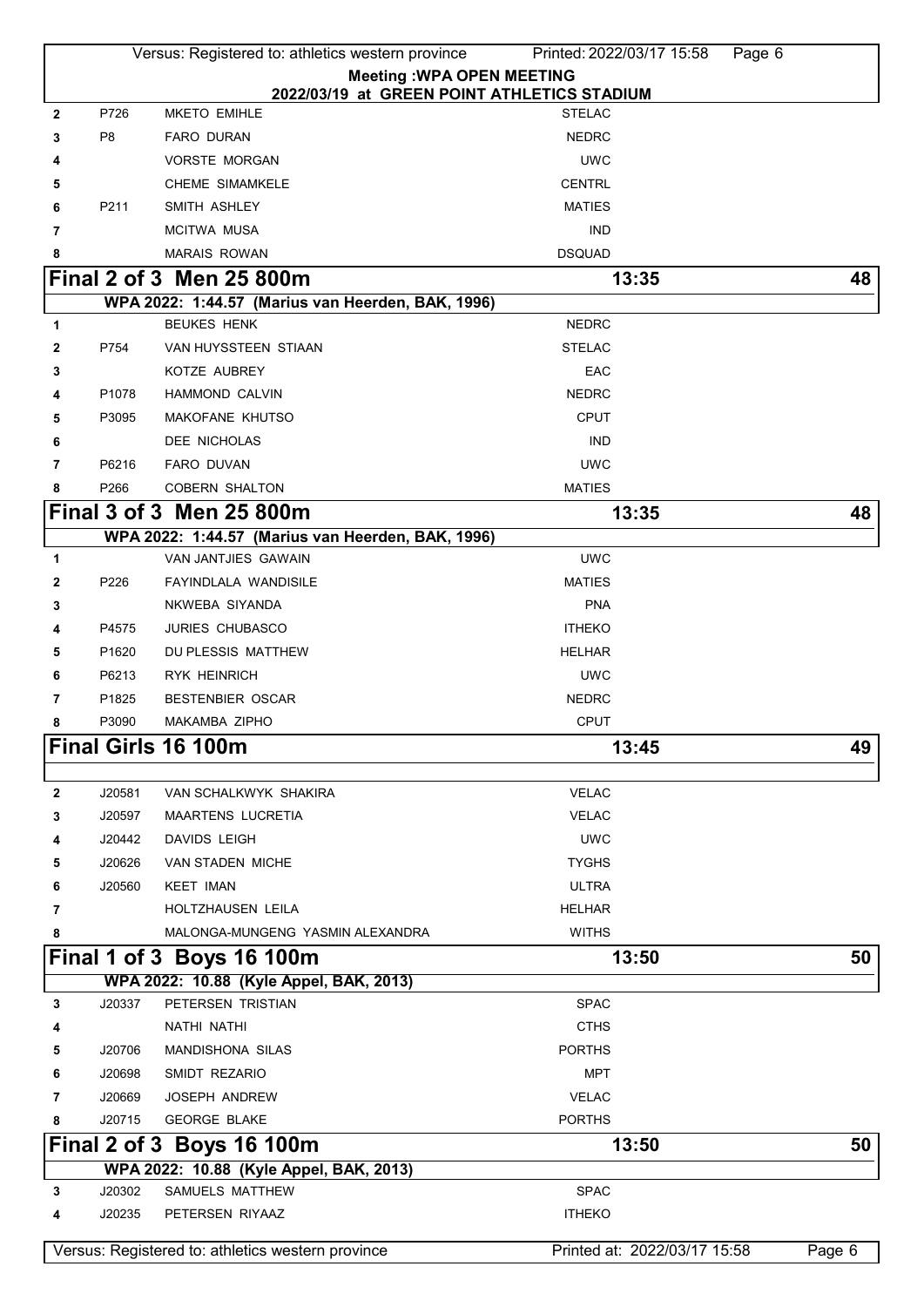|              |        | Versus: Registered to: athletics western province | Printed: 2022/03/17 15:58                   | Page 7 |
|--------------|--------|---------------------------------------------------|---------------------------------------------|--------|
|              |        |                                                   | <b>Meeting: WPA OPEN MEETING</b>            |        |
|              |        |                                                   | 2022/03/19 at GREEN POINT ATHLETICS STADIUM |        |
| 5            | J20557 | MALLUM SAEED                                      | <b>ULTRA</b>                                |        |
| 6            | J20694 | PELSTON WAYDEN                                    | <b>MPT</b>                                  |        |
| 7            |        | <b>HLOTYWA ESAM</b>                               | <b>WALSHS</b>                               |        |
| 8            | J20335 | <b>GEORGE THURSTON</b>                            | <b>SPAC</b>                                 |        |
|              |        | Final 3 of 3 Boys 16 100m                         | 13:50                                       | 50     |
|              |        | WPA 2022: 10.88 (Kyle Appel, BAK, 2013)           |                                             |        |
| 3            | J20588 | TANGO NIEUWEN                                     | <b>VELAC</b>                                |        |
| 4            |        | * MATTHEW                                         | <b>MPT</b>                                  |        |
| 5            | J20338 | <b>BASSON JAYDON</b>                              | <b>SPAC</b>                                 |        |
| 6            | J20015 | <b>MEIRING SIMON</b>                              | <b>BAC</b>                                  |        |
| 7            | J20693 | ANDREWS JUNAID                                    | <b>MPT</b>                                  |        |
|              |        | Final Girls 18 100m                               | 13:55                                       | 51     |
|              |        | <b>GREEN CHLOE</b>                                | <b>SPAC</b>                                 |        |
| $\mathbf{2}$ | J20305 |                                                   |                                             |        |
| 3            | J20594 | PHERCARDY CHELSEA                                 | <b>VELAC</b>                                |        |
| 4            | J20342 | <b>GALLIE SAFIA</b>                               | <b>SPAC</b>                                 |        |
| 5            | J20582 | <b>GEORGE TERESKE</b>                             | <b>VELAC</b>                                |        |
| 6            | J20730 | * CHELSEA                                         | <b>MPT</b>                                  |        |
| 7            | J20307 | PRINCE CHELSEA-LEE                                | <b>SPAC</b>                                 |        |
| 8            | J20596 | <b>SAAL LANNICE</b>                               | <b>VELAC</b>                                |        |
|              |        | Final 1 of 3 Boys 18 100m                         | 14:00                                       | 52     |
|              |        | WPA 2022: 10.31 (Luke Davids, UWC, 2018)          |                                             |        |
| $\mathbf{2}$ | J20344 | MARCUS JAMIEL                                     | <b>SPAC</b>                                 |        |
| 3            | J20688 | TSHANGANA YANDA                                   | <b>MPT</b>                                  |        |
| 4            | J20633 | PERRANG CALEB                                     | <b>UWC</b>                                  |        |
| 5            | J20080 | MUZOKOMBA PAVASHE                                 | <b>BAC</b>                                  |        |
| 6            | J20436 | EBRAHIM ISHRAAQ                                   | <b>UWC</b>                                  |        |
| 7            | J20347 | RYAN KIRON                                        | <b>TAC</b>                                  |        |
| 8            | J20558 | KAMRODIEN ZAMAAN                                  | <b>ULTRA</b>                                |        |
|              |        | Final 2 of 3 Boys 18 100m                         | 14:00                                       | 52     |
|              |        | WPA 2022: 10.31 (Luke Davids, UWC, 2018)          |                                             |        |
| 2            |        | BRUINERS RHIWAIDIN ETHAN                          | <b>BAC</b>                                  |        |
| 3            |        | JACOBS FURQAAN                                    | <b>ULTRA</b>                                |        |
| 4            | J20764 | <b>DAVIDS MUBAARIK</b>                            | <b>ITHEKO</b>                               |        |
| 5            | J20625 | DAVIDS DIEGO                                      | <b>UWC</b>                                  |        |
| 6            | J20304 | <b>CONSTANT BREYTON</b>                           | <b>SPAC</b>                                 |        |
| 7            | J20603 | LIEBENBERG MATHEW                                 | <b>VELAC</b>                                |        |
| 8            | J20962 | OTITOOLA FIKAYO                                   | <b>MPT</b>                                  |        |
|              |        | Final 3 of 3 Boys 18 100m                         | 14:00                                       | 52     |
|              |        | WPA 2022: 10.31 (Luke Davids, UWC, 2018)          |                                             |        |
| 2            | J20336 | <b>DRAMAT SHAKUR</b>                              | <b>SPAC</b>                                 |        |
| 3            |        | NHAMO DELAN                                       | <b>IND</b>                                  |        |
| 4            | J20331 | <b>GEORGE SHEYLIN</b>                             | <b>SPAC</b>                                 |        |
| 5            | J20439 | WAKEFIELD JUNAUDE                                 | <b>UWC</b>                                  |        |
| 6            | J20553 | <b>ISAACS ZAYD</b>                                | <b>ULTRA</b>                                |        |
| 7            | J20720 | <b>LAMONT REECE</b>                               | <b>MPT</b>                                  |        |
| 8            | J20665 | <b>DAVIDS EMRE</b>                                | <b>VELAC</b>                                |        |
|              |        |                                                   |                                             |        |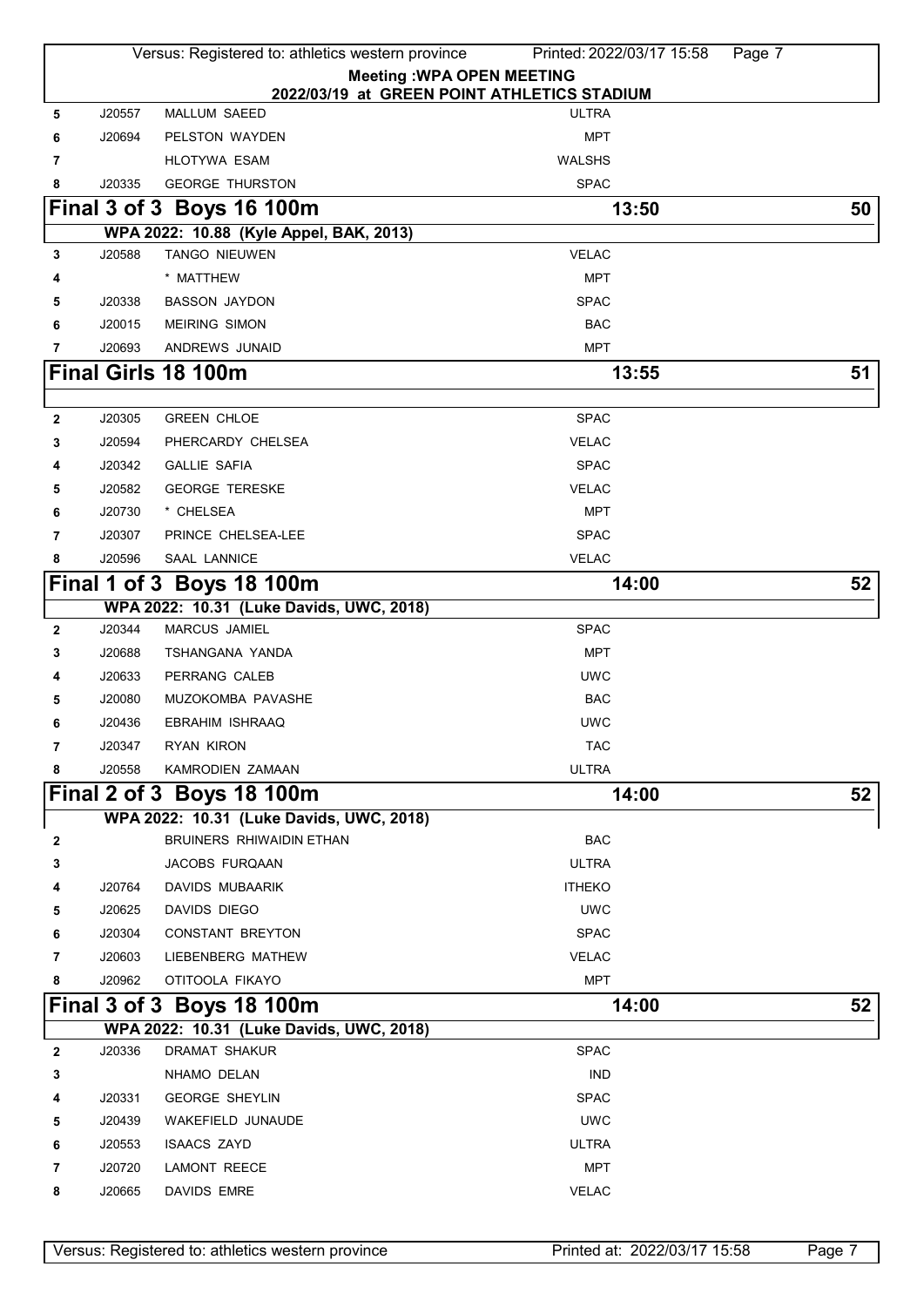| <b>Meeting: WPA OPEN MEETING</b><br>2022/03/19 at GREEN POINT ATHLETICS STADIUM<br>700g<br><b>Final Boys 16 Javelin</b><br>53<br>14:00<br>WPA 2022: 70.41 (Morné Moolman, BAK, 2009)<br>PETERSEN TRISTIAN<br>J20337<br><b>SPAC</b><br>$\mathbf{1}$ |
|----------------------------------------------------------------------------------------------------------------------------------------------------------------------------------------------------------------------------------------------------|
|                                                                                                                                                                                                                                                    |
|                                                                                                                                                                                                                                                    |
|                                                                                                                                                                                                                                                    |
|                                                                                                                                                                                                                                                    |
|                                                                                                                                                                                                                                                    |
| <b>SPAC</b><br>J20335<br><b>GEORGE THURSTON</b><br>2<br><b>BOLAS</b><br>J20190<br>VAN DEVENTER R.W.                                                                                                                                                |
| 3<br><b>SPAC</b><br>J20302<br>SAMUELS MATTHEW                                                                                                                                                                                                      |
| 4<br><b>NIKLAUS ESA</b><br>PRLBH                                                                                                                                                                                                                   |
| 5<br>J20039<br><b>HEUSER JOHAN</b><br><b>BAC</b>                                                                                                                                                                                                   |
| 6                                                                                                                                                                                                                                                  |
| <b>Final Boys 18 Javelin</b><br>14:00<br>54                                                                                                                                                                                                        |
| WPA 2022: 83.16 (Morné Moolman, BAK, 2011)<br>ADONIS ZIYAAD<br>J20310<br><b>SPAC</b><br>$\mathbf{1}$                                                                                                                                               |
| J20764<br><b>ITHEKO</b><br>DAVIDS MUBAARIK                                                                                                                                                                                                         |
| 2<br><b>SPAC</b><br>J20336<br><b>DRAMAT SHAKUR</b>                                                                                                                                                                                                 |
| 3                                                                                                                                                                                                                                                  |
| <b>Final Men 20 Javelin</b><br>55<br>14:00                                                                                                                                                                                                         |
| WPA 2022: 75.72 (Rocco van Rooyen, TAK, 2011)<br><b>SOLOMON JAME</b><br>J20687<br><b>MPT</b><br>1                                                                                                                                                  |
| <b>PRLBH</b><br>NIKLAUS ADAM                                                                                                                                                                                                                       |
| 2<br>J20103<br><b>VILJOEN ERIK</b><br><b>PRLAC</b>                                                                                                                                                                                                 |
| 3<br>DIRK SOEKOE PIETER<br><b>BAC</b><br>J20038                                                                                                                                                                                                    |
| J20340<br>DU TOIT CORION<br><b>SPAC</b>                                                                                                                                                                                                            |
| 5                                                                                                                                                                                                                                                  |
| <b>Final Men 25 Javelin</b><br>14:00<br>56                                                                                                                                                                                                         |
| WPA 2022: 87.62 (Rocco van Rooyen, BAK, 2020)<br><b>UWC</b><br>VAN LILL GERT RUTGER<br>P6208<br>1                                                                                                                                                  |
| PIETERSEN CHRIS<br><b>MATIES</b><br>P220<br>2                                                                                                                                                                                                      |
| Final Women 20 100m<br>14:05<br>57                                                                                                                                                                                                                 |
| WPA 2022: 11.55 (Esmari le Roux, BAK, 1995)                                                                                                                                                                                                        |
| KINANA LIHLE<br><b>CPUT</b><br>3                                                                                                                                                                                                                   |
| DU PLESSIS STEFANI<br>J20025<br><b>BAC</b><br>4                                                                                                                                                                                                    |
| J20664<br><b>MATIES</b><br>LöTTER TIANè<br>5                                                                                                                                                                                                       |
| SWILE LEAH<br><b>ATHAC</b><br>6                                                                                                                                                                                                                    |
| Final 1 of 2 Men 20 100m<br>14:10<br>58                                                                                                                                                                                                            |
| WPA 2022: 10.31 (Luke Davids, UWC, 2018)                                                                                                                                                                                                           |
| DU TOIT CORION<br>J20340<br><b>SPAC</b><br>3                                                                                                                                                                                                       |
| J20330<br>MWAPE GEDEON<br><b>PLUMHS</b><br>4                                                                                                                                                                                                       |
| <b>UWC</b><br>J20619<br><b>CUMMINGS WASHINGTON</b><br>5                                                                                                                                                                                            |
| <b>VELAC</b><br>J20591<br><b>JOSEPHS LANEY</b><br>6                                                                                                                                                                                                |
| <b>UCT</b><br>NTSHANGASE KWANELE<br>7                                                                                                                                                                                                              |
| Final 2 of 2 Men 20 100m<br>14:10<br>58                                                                                                                                                                                                            |
| WPA 2022: 10.31 (Luke Davids, UWC, 2018)                                                                                                                                                                                                           |
| <b>BOOIS WAYDEN</b><br>J20602<br><b>VELAC</b><br>3                                                                                                                                                                                                 |
| <b>WALTERS ZANE</b><br><b>BAC</b><br>J20060<br>4                                                                                                                                                                                                   |
| <b>UWC</b><br>J20623<br>SAMUELS AADAM<br>5                                                                                                                                                                                                         |
| J20711<br><b>ISAACS EVIN</b><br><b>MPT</b><br>6                                                                                                                                                                                                    |
| YON DIONDRE<br><b>SPAC</b><br>J20300<br>7                                                                                                                                                                                                          |
| J20444<br>PAGE EUGENE<br><b>UWC</b><br>8                                                                                                                                                                                                           |
| Final Women 25 100m<br>14:15<br>59                                                                                                                                                                                                                 |
| WPA 2022: 11.38 (Janice Josephs, Liberty Nike AC, 2003)                                                                                                                                                                                            |
| * AMUKELANI<br><b>CPUT</b><br>P3103<br>1                                                                                                                                                                                                           |
| Versus: Registered to: athletics western province<br>Printed at: 2022/03/17 15:58<br>Page 8                                                                                                                                                        |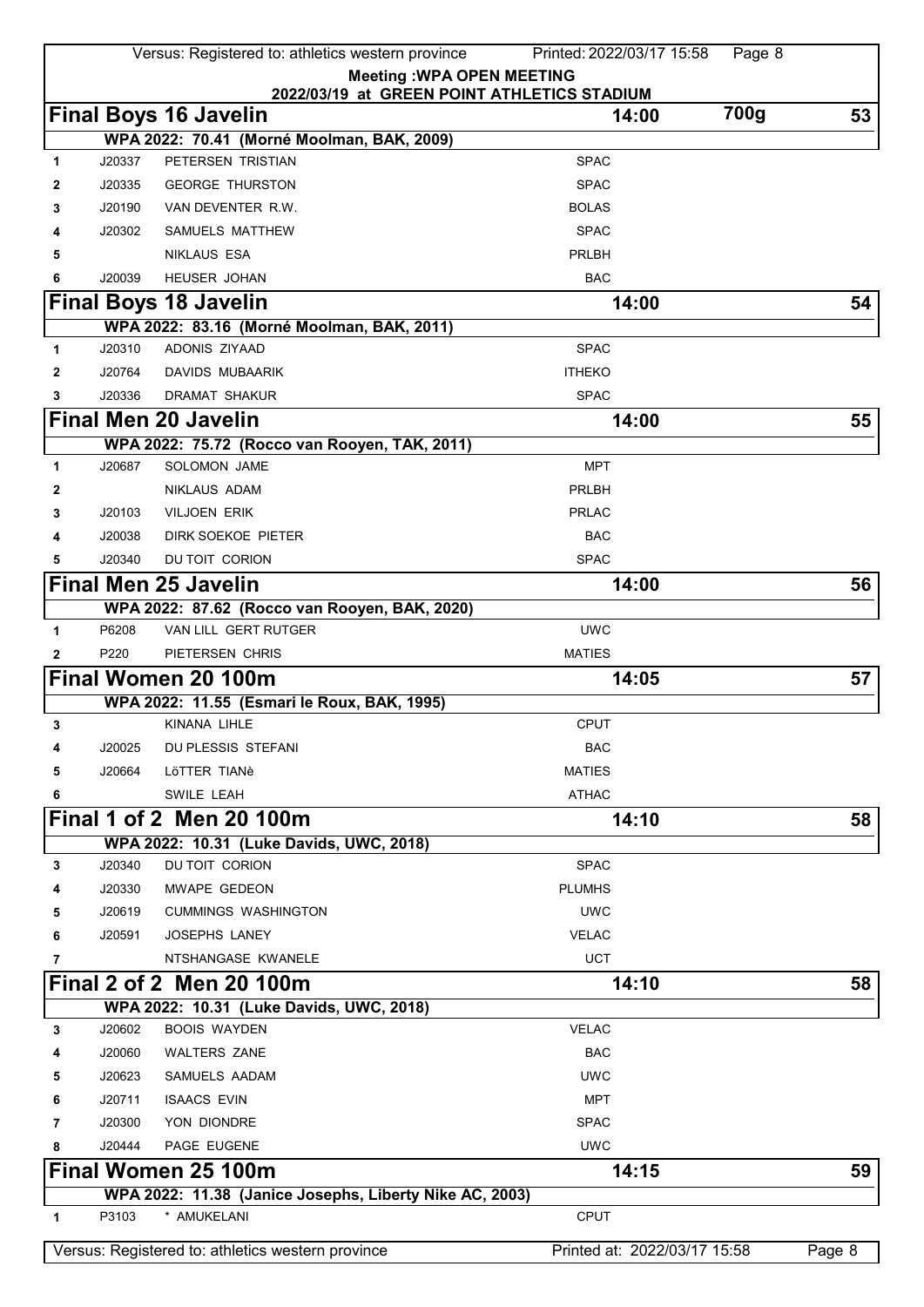|              |        | Versus: Registered to: athletics western province                       | Printed: 2022/03/17 15:58<br>Page 9 |        |
|--------------|--------|-------------------------------------------------------------------------|-------------------------------------|--------|
|              |        | <b>Meeting: WPA OPEN MEETING</b>                                        |                                     |        |
| $\mathbf{2}$ |        | 2022/03/19 at GREEN POINT ATHLETICS STADIUM<br>VAN DER HEEVER DESMORENE | <b>PNA</b>                          |        |
| 3            | P11    | KING GERALDINE                                                          | <b>UWC</b>                          |        |
| 4            | P299   | <b>JOHNSON LARA</b>                                                     | <b>MATIES</b>                       |        |
| 5            | P250   | <b>CORNELISSEN ANDREA</b>                                               | <b>MATIES</b>                       |        |
| 6            | J20579 | <b>JOSHAU MELANIE</b>                                                   | <b>VELAC</b>                        |        |
| 7            | P2480  | <b>ARENDSE SHANNON</b>                                                  | <b>BAC</b>                          |        |
| 8            |        | MAKHALIMA SISANDA                                                       | <b>CPUT</b>                         |        |
|              |        | Final 1 of 6 Men 25 100m                                                | 14:20                               | 60     |
|              |        | WPA 2022: 10.06 (Roscoe Engel, TAK, 2018)                               |                                     |        |
| 2            |        | MOODIE KEANU                                                            | <b>MATIES</b>                       |        |
| 3            | P6224  | PEDDY GIANNO                                                            | <b>UWC</b>                          |        |
| 4            | P243   | <b>HOFFMAN SVEN</b>                                                     | <b>MATIES</b>                       |        |
| 5            | P5743  | <b>EWERS JOSHUA</b>                                                     | <b>TAC</b>                          |        |
| 6            | P282   | <b>HENDRICKS NORENZO</b>                                                | <b>MATIES</b>                       |        |
| 7            | P3094  | VAN WYK IMRAAN CASSIEM                                                  | <b>CPUT</b>                         |        |
| 8            | P7338  | FIELD JAIME                                                             | <b>ULTRA</b>                        |        |
|              |        | Final 2 of 6 Men 25 100m                                                | 14:20                               | 60     |
|              |        | WPA 2022: 10.06 (Roscoe Engel, TAK, 2018)                               |                                     |        |
| 2            | P6141  | <b>ISMAIL TAURIQ</b>                                                    | <b>UWC</b>                          |        |
| 3            | P3108  | <b>BANGANI SIBABALWE</b>                                                | <b>CPUT</b>                         |        |
| 4            | P6146  | <b>BUGAN NATHAN</b>                                                     | <b>UWC</b>                          |        |
| 5            |        | VAN DER MERWE KEEGAN                                                    | <b>ITHEKO</b>                       |        |
| 6            | P7339  | MANASSE MIKHAIL                                                         | <b>ULTRA</b>                        |        |
| 7            | P3109  | SALEMANE THATO                                                          | <b>CPUT</b>                         |        |
| 8            | P279   | ANDREW CHARLTON                                                         | <b>MATIES</b>                       |        |
|              |        | <b>Final 3 of 6 Men 25 100m</b>                                         | 14:20                               | 60     |
|              |        | WPA 2022: 10.06 (Roscoe Engel, TAK, 2018)                               |                                     |        |
| 2            |        | ABRAHAM JODY                                                            | <b>MATIES</b>                       |        |
| 3            | P3091  | <b>SEKOME LUCKY</b>                                                     | <b>CPUT</b>                         |        |
| 4            |        | FADZI LUCKY                                                             | <b>TAC</b>                          |        |
| 5            |        | <b>SULLEMAN ASIF</b>                                                    | <b>MATIES</b>                       |        |
| 6            | P5744  | <b>CAMERON KURT</b>                                                     | <b>TAC</b>                          |        |
| 7            |        | KHANZI LUVO                                                             | <b>CPUT</b>                         |        |
| 8            | P2008  | NYASHANU NIGEL                                                          | <b>UWC</b>                          |        |
|              |        | Final 4 of 6 Men 25 100m                                                | 14:20                               | 60     |
|              |        | WPA 2022: 10.06 (Roscoe Engel, TAK, 2018)                               |                                     |        |
| $\mathbf{2}$ | P3099  | NYAKENI NCEDO                                                           | <b>CPUT</b>                         |        |
| 3            |        | MGOMALALA THOMAS KUDZAI                                                 | <b>CPUT</b>                         |        |
| 4            | P202   | <b>ISAACS JERMAINE</b>                                                  | <b>MATIES</b>                       |        |
| 5            |        | <b>MOMOH KING-DAVID</b>                                                 | <b>MATIES</b>                       |        |
| 6            |        | DREYER JONATHAN                                                         | <b>ITHEKO</b>                       |        |
| 7            | P5596  | <b>FRANCIS ANDREW</b>                                                   | <b>SPAC</b>                         |        |
| 8            |        | <b>MADINI AZILE</b>                                                     | <b>UWC</b>                          |        |
|              |        | <b>Final 5 of 6 Men 25 100m</b>                                         | 14:20                               | 60     |
|              |        | WPA 2022: 10.06 (Roscoe Engel, TAK, 2018)                               |                                     |        |
| $\mathbf{2}$ | P212   | PEREZ JESSE                                                             | <b>MATIES</b>                       |        |
| 3            |        | BERGSTEDT ASHWYN                                                        | <b>UWC</b>                          |        |
| 4            | P5745  | ANDREWS GRANT                                                           | <b>TAC</b>                          |        |
|              |        | Versus: Registered to: athletics western province                       | Printed at: 2022/03/17 15:58        | Page 9 |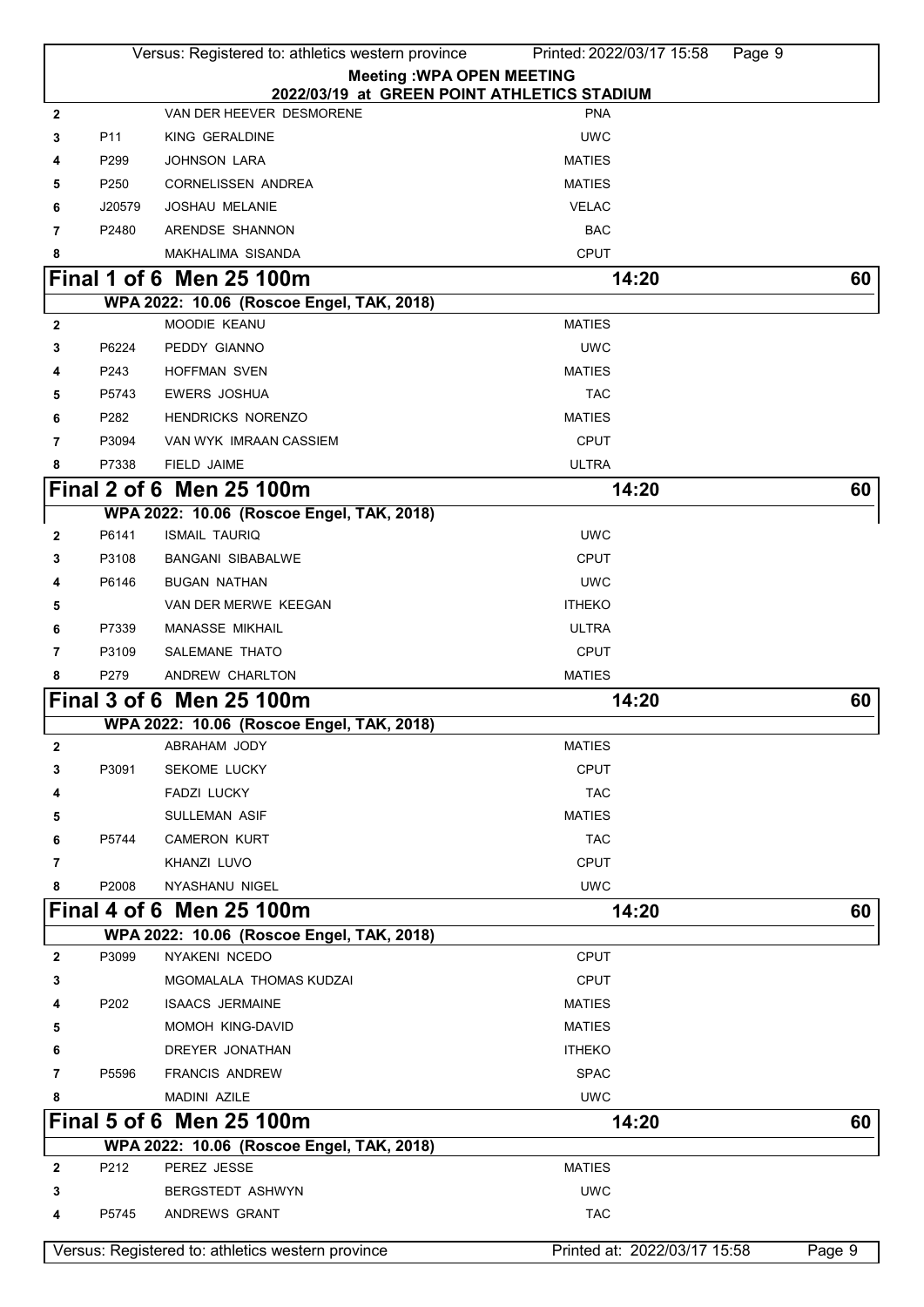|        |                  | Versus: Registered to: athletics western province               | Printed: 2022/03/17 15:58<br>Page 10                                            |    |
|--------|------------------|-----------------------------------------------------------------|---------------------------------------------------------------------------------|----|
|        |                  |                                                                 | <b>Meeting: WPA OPEN MEETING</b><br>2022/03/19 at GREEN POINT ATHLETICS STADIUM |    |
| 5      |                  | <b>MAKOLO MUKENDI</b>                                           | <b>SPAHAR</b>                                                                   |    |
| 6      | P6217            | <b>GREEN KYLE</b>                                               | <b>UWC</b>                                                                      |    |
| 7      | P3071            | <b>JAMES EMMANUAL</b>                                           | <b>CPUT</b>                                                                     |    |
| 8      |                  | LEKABE ATLEGANG                                                 | <b>UWC</b>                                                                      |    |
|        |                  | Final 6 of 6 Men 25 100m                                        | 14:20                                                                           | 60 |
|        |                  | WPA 2022: 10.06 (Roscoe Engel, TAK, 2018)                       |                                                                                 |    |
| 2      |                  | NONGAWUZA WANDILE BENJAMIN                                      | <b>CPUT</b>                                                                     |    |
| 3      | P6228            | SHABODIEN ZUBAIR                                                | <b>UWC</b>                                                                      |    |
|        | P4362            | PRETORIUS MATT                                                  | <b>ITHEKO</b>                                                                   |    |
| 5      | P6142            | ABRAHAMS UZAIR                                                  | <b>UWC</b>                                                                      |    |
| 6      | P5753            | CAESAR JUREAUX                                                  | <b>TAC</b>                                                                      |    |
| 7      |                  | NGQOLA METHEMBE                                                 | <b>UCT</b>                                                                      |    |
| 8      | P256             | SIBANDA DILLON                                                  | <b>MATIES</b>                                                                   |    |
|        |                  | <b>Final Boys 18 HighJump</b>                                   | 14:30                                                                           | 61 |
|        |                  | WPA 2022: 2.25 (Breyton Poole, Helderberg Harriers AC, 2017)    |                                                                                 |    |
| 1      | J20725           | VAN DEN HEERVER JORDAN                                          | <b>MPT</b>                                                                      |    |
| 2      | J20310           | ADONIS ZIYAAD                                                   | <b>SPAC</b>                                                                     |    |
| 3      | J20682           | <b>GALANT SUHAIL</b>                                            | <b>MPT</b>                                                                      |    |
|        |                  | <b>Final Boys 16 HighJump</b>                                   | 14:30                                                                           | 62 |
|        |                  | WPA 2022: 2.05 (Breyton Poole, Helderberg Harriers AC, 2015)    |                                                                                 |    |
| 1      | J20706           | MANDISHONA SILAS                                                | <b>PORTHS</b>                                                                   |    |
| 2      | J20302           | SAMUELS MATTHEW                                                 | <b>SPAC</b>                                                                     |    |
|        |                  |                                                                 |                                                                                 |    |
|        |                  | <b>Final Boys 16 LongJump</b>                                   | 14:30                                                                           | 63 |
|        |                  | WPA 2022: 6.64 (Le Roux van Aarde, Swartland High School, 1992) |                                                                                 |    |
| 1      | J20693           | ANDREWS JUNAID                                                  | <b>MPT</b>                                                                      |    |
| 2      | J20686           | <b>BUTLER RAFEEQ</b>                                            | <b>MPT</b>                                                                      |    |
| 3      | J20335           | <b>GEORGE THURSTON</b>                                          | <b>SPAC</b>                                                                     |    |
| 4      | J20710           | NOKOYO KHANYO                                                   | MPT                                                                             |    |
| 5      | J20302           | SAMUELS MATTHEW                                                 | <b>SPAC</b>                                                                     |    |
| 6      | J20689           | ABRAHAMS JOSE                                                   | <b>MPT</b>                                                                      |    |
| 7      | J20557           | MALLUM SAEED                                                    | <b>ULTRA</b>                                                                    |    |
| 8      | J20338           | <b>BASSON JAYDON</b>                                            | <b>SPAC</b>                                                                     |    |
| 9      |                  | NICHOLL ALEXANDER                                               | <b>TAC</b>                                                                      |    |
| 10     | J20698           | SMIDT REZARIO                                                   | <b>MPT</b>                                                                      |    |
| 11     |                  | NATHI NATHI                                                     | <b>CTHS</b>                                                                     |    |
| 12     |                  | <b>HLOTYWA ESAM</b>                                             | WALSHS                                                                          |    |
|        |                  | <b>Final Boys 18 LongJump</b>                                   | 14:30                                                                           | 64 |
|        |                  | WPA 2022: 7.57 (Julian Karolus, TAK, 2005)                      |                                                                                 |    |
| 1      | J20336           | DRAMAT SHAKUR                                                   | <b>SPAC</b>                                                                     |    |
| 2      | J20310           | ADONIS ZIYAAD                                                   | <b>SPAC</b>                                                                     |    |
| 3      | J20344           | <b>MARCUS JAMIEL</b>                                            | <b>SPAC</b>                                                                     |    |
| 4      | J20347           | RYAN KIRON                                                      | <b>TAC</b>                                                                      |    |
| 5      | J20720           | LAMONT REECE                                                    | <b>MPT</b>                                                                      |    |
| 6      | J20304           | <b>CONSTANT BREYTON</b>                                         | <b>SPAC</b>                                                                     |    |
| 7<br>8 | J20764<br>J20080 | DAVIDS MUBAARIK<br>MUZOKOMBA PAVASHE                            | <b>ITHEKO</b><br><b>BAC</b>                                                     |    |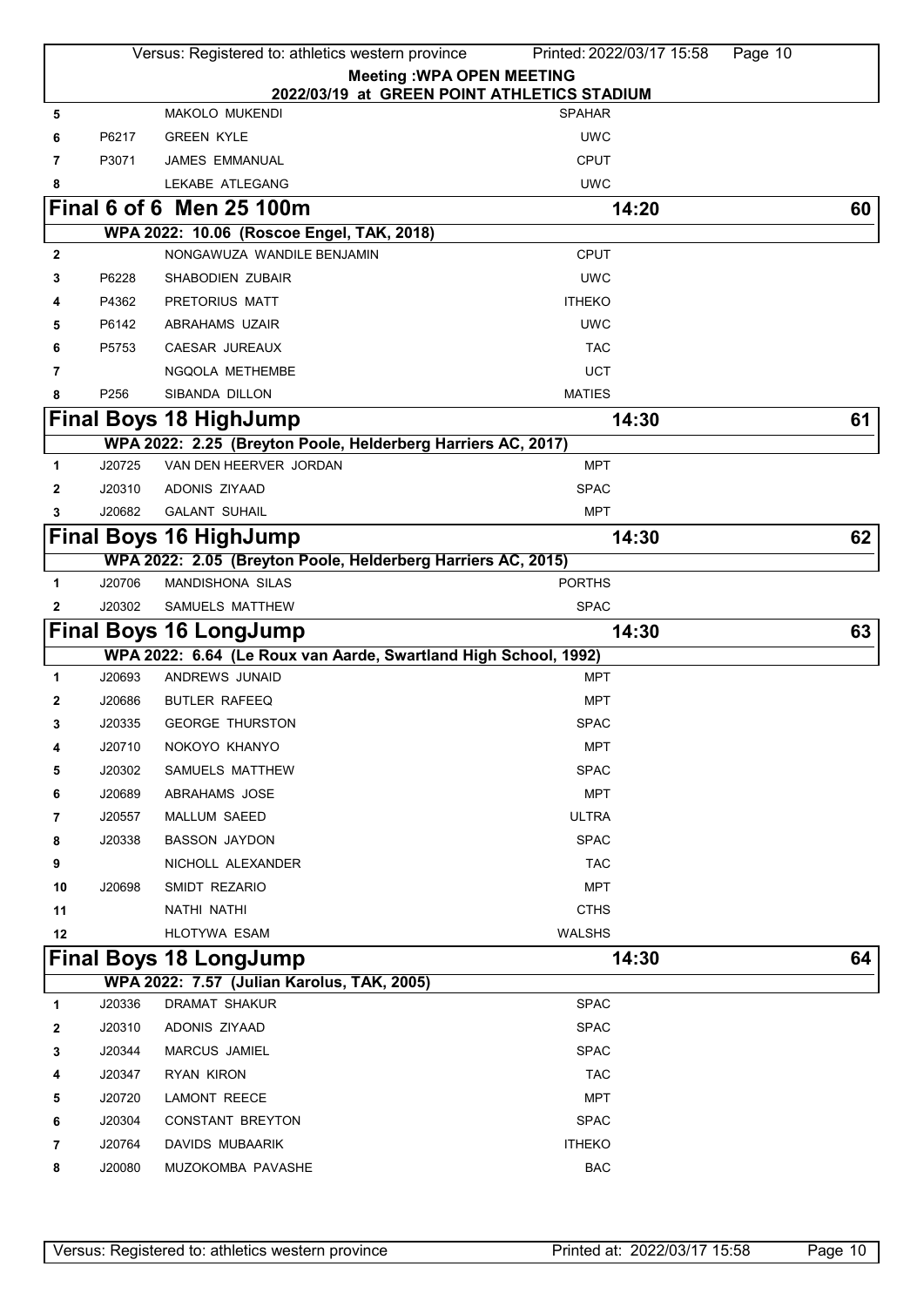|                                                                                 |        | Versus: Registered to: athletics western province     | Printed: 2022/03/17 15:58                                            | Page 11 |    |  |  |
|---------------------------------------------------------------------------------|--------|-------------------------------------------------------|----------------------------------------------------------------------|---------|----|--|--|
| <b>Meeting: WPA OPEN MEETING</b><br>2022/03/19 at GREEN POINT ATHLETICS STADIUM |        |                                                       |                                                                      |         |    |  |  |
| 5kg<br><b>Final Boys 16 Shotput</b><br>65<br>14:30                              |        |                                                       |                                                                      |         |    |  |  |
|                                                                                 |        | WPA 2022: 17.85 (JP van der Spuy, BAK, 2001)          |                                                                      |         |    |  |  |
| 1                                                                               | J20710 | NOKOYO KHANYO                                         | <b>MPT</b>                                                           |         |    |  |  |
| 2                                                                               | J20058 | VAN DEVENTER JANU                                     | <b>BAC</b>                                                           |         |    |  |  |
| 3                                                                               | J20335 | <b>GEORGE THURSTON</b>                                | <b>SPAC</b>                                                          |         |    |  |  |
|                                                                                 |        | <b>Final Boys 18 Shotput</b>                          | 14:30                                                                |         | 66 |  |  |
|                                                                                 |        | WPA 2022: 17.63 (JP van der Spuy, BAK, 2003)          |                                                                      |         |    |  |  |
| 1                                                                               |        | ANDRIES NATHAN                                        | <b>PORTHS</b>                                                        |         |    |  |  |
|                                                                                 |        | <b>Final Girls 16 Hammer</b>                          | 14:30                                                                | 3kg     | 67 |  |  |
|                                                                                 |        | WPA 2022: 49.72 (Kayla Smit, BAK, 2016)               |                                                                      |         |    |  |  |
|                                                                                 |        |                                                       |                                                                      |         |    |  |  |
|                                                                                 |        | <b>Final Girls 18 Hammer</b>                          | 14:30                                                                |         | 68 |  |  |
|                                                                                 |        | WPA 2022: 58.30 (Kayla Smit, BAK, 2018)               |                                                                      |         |    |  |  |
|                                                                                 |        |                                                       |                                                                      |         |    |  |  |
|                                                                                 |        | <b>Final Women 20 Hammer</b>                          | 14:30                                                                |         | 69 |  |  |
|                                                                                 |        | WPA 2022: 51.57 (Kayla Smit, BAK, 2019)               |                                                                      |         |    |  |  |
|                                                                                 |        | <b>Final Women 25 Hammer</b>                          | 14:30                                                                |         | 70 |  |  |
|                                                                                 |        | WPA 2022: 59.37 (Elmarie Knoetzen, BAK, 2002)         |                                                                      |         |    |  |  |
| 1                                                                               | P2406  | PRINS ANJA                                            | <b>BAC</b>                                                           |         |    |  |  |
| $\mathbf{2}$                                                                    | P2410  | <b>SMIT KAYLA</b>                                     | <b>BAC</b>                                                           |         |    |  |  |
|                                                                                 |        | Final Girls 16 3000m                                  | 14:30                                                                |         | 71 |  |  |
|                                                                                 |        | WPA 2022: 09:37.81 (Zintle Xiniwe, Atlantic AC, 2001) |                                                                      |         |    |  |  |
| 1                                                                               | J20722 | RUDOLPH ZOE                                           | <b>PORTHS</b>                                                        |         |    |  |  |
|                                                                                 |        | Final Girls 18 3000m                                  | 14:30                                                                |         | 72 |  |  |
|                                                                                 |        |                                                       | WPA 2022: 09:09.30 (Elana van Zyl, Robertson High School, 1983)      |         |    |  |  |
| 1                                                                               | J20690 | <b>BOOYSEN ZONDREA</b>                                | <b>MPT</b>                                                           |         |    |  |  |
| 2                                                                               |        | TERBLANCHE CHLOE                                      | <b>MILHS</b>                                                         |         |    |  |  |
|                                                                                 |        | Final Women 20 3000m                                  | 14:30                                                                |         | 73 |  |  |
|                                                                                 |        |                                                       | WPA 2022: 08:58.73 (Elana van Zyl, University of Stellenbosch, 1985) |         |    |  |  |
|                                                                                 |        |                                                       |                                                                      |         |    |  |  |
|                                                                                 |        | Final Women 25 3000m                                  | 14:30                                                                |         | 73 |  |  |
|                                                                                 |        |                                                       |                                                                      |         |    |  |  |
| 1<br>2                                                                          | P570   | CHARALAMBOUS THALIA<br>VAN GRAAN AYNSLEE              | R4C<br><b>RUNCR</b>                                                  |         |    |  |  |
| 3                                                                               | P3147  | JACOBS KYLA                                           | M&R                                                                  |         |    |  |  |
|                                                                                 |        | Final Boys 16 3000m                                   | 14:50                                                                |         | 74 |  |  |
|                                                                                 |        |                                                       | WPA 2022: 08:34.80 (Conrad Tesnar, Paul Roos Gimnasium, 1990)        |         |    |  |  |
| 1                                                                               | J20647 | MCWILLIAM TROY                                        | <b>RBHS</b>                                                          |         |    |  |  |
|                                                                                 |        | Final Boys 18 3000m                                   | 14:50                                                                |         | 75 |  |  |
|                                                                                 |        |                                                       | WPA 2022: 08:14.86 (Songibido Nkosinoxolo, Celtic Harriers AC, 2003) |         |    |  |  |
| 1                                                                               | J20702 | ROBSON KAYLEM                                         | <b>MPT</b>                                                           |         |    |  |  |
| 2                                                                               | J20699 | <b>HENDRICKS CHANNING</b>                             | <b>MPT</b>                                                           |         |    |  |  |
|                                                                                 |        | <b>Final Men 20 3000m</b>                             | 14:50                                                                |         | 76 |  |  |
|                                                                                 |        |                                                       | WPA 2022: 08:11.25 (Naudé Jordaan, Paarl Boys' High School, 1986)    |         |    |  |  |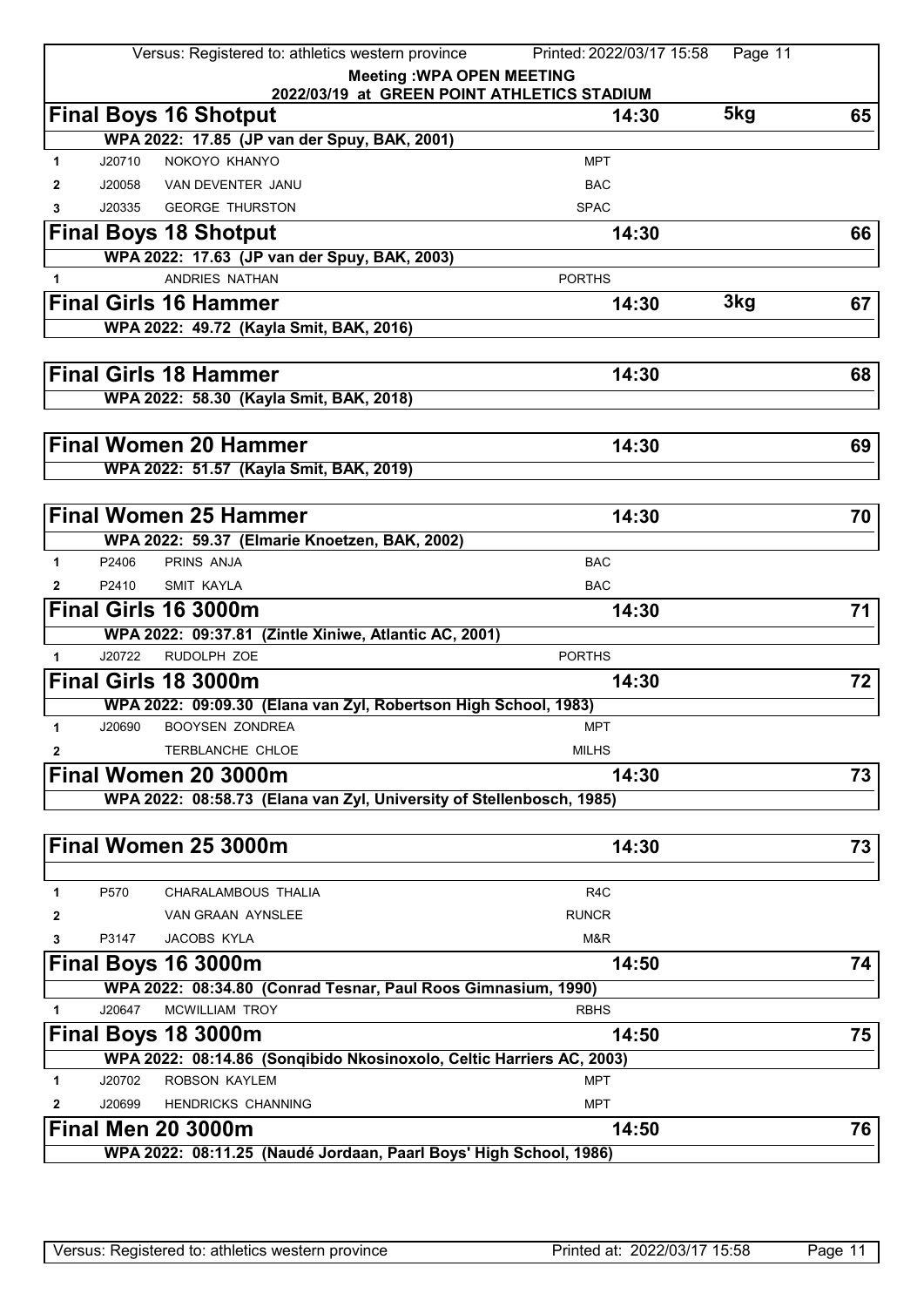|              |        | Versus: Registered to: athletics western province                                    | Printed: 2022/03/17 15:59                   | Page 12 |         |
|--------------|--------|--------------------------------------------------------------------------------------|---------------------------------------------|---------|---------|
|              |        |                                                                                      | <b>Meeting: WPA OPEN MEETING</b>            |         |         |
|              |        | <b>Final Men 25 3000m</b>                                                            | 2022/03/19 at GREEN POINT ATHLETICS STADIUM |         |         |
|              |        |                                                                                      | 14:50                                       |         | 76      |
| 1            |        | LUBHELWANA NTSIKELELO                                                                | <b>CPUT</b>                                 |         |         |
|              |        | <b>Final Men 20 Shotput</b>                                                          | 15:00                                       |         | 77      |
|              |        | WPA 2022: 18.30 (Zane Weir, UCT, 2014)                                               |                                             |         |         |
| 1            | J20038 | DIRK SOEKOE PIETER                                                                   | <b>BAC</b>                                  |         |         |
| 2            | P4184  | CASSIEM JAWAAD                                                                       | <b>ULTRA</b>                                |         |         |
|              |        | <b>Final Men 25 Shotput</b>                                                          | 15:00                                       |         | 78      |
|              |        | WPA 2022: 19.81 (John van Reenen, University of Stellenbosch, 1970)                  |                                             |         |         |
| 1            | P5746  | <b>MEYER BRIAN</b>                                                                   | <b>TAC</b>                                  |         |         |
| $\mathbf{2}$ | P7338  | <b>FIELD JAIME</b>                                                                   | <b>ULTRA</b>                                |         |         |
| 3            | P5747  | <b>MEYER DIVAN</b>                                                                   | <b>TAC</b>                                  |         |         |
|              |        | Final Boys 16 300m Hurdles                                                           | 15:10                                       |         | 79      |
|              |        | WPA 2022: 38.47 (Naeem Jack, Itheko, 2021)                                           |                                             |         |         |
| $\mathbf{2}$ | J20686 | <b>BUTLER RAFEEQ</b>                                                                 | MPT                                         |         |         |
| 3            | J20691 | <b>HENDRICKS CADEN</b>                                                               | <b>MPT</b>                                  |         |         |
| 4            | J20037 | MKONYOVU THANDAZILE                                                                  | <b>BAC</b>                                  |         |         |
| 5            | J20015 | <b>MEIRING SIMON</b>                                                                 | <b>BAC</b>                                  |         |         |
| 6            | J20061 | <b>WALTERS KYLE</b>                                                                  | <b>BAC</b>                                  |         |         |
| 7            | J20338 | <b>BASSON JAYDON</b>                                                                 | <b>SPAC</b>                                 |         |         |
| 8            | J20689 | ABRAHAMS JOSE                                                                        | <b>MPT</b>                                  |         |         |
|              |        | <b>Final Girls 16 300m Hurdles</b>                                                   | 15:15                                       |         | 80      |
|              |        | WPA 2022: 41.36 (Chantelle Terblanche, BAK, 2000)                                    |                                             |         |         |
| 4            | J20063 | <b>PARKER RINA</b>                                                                   | <b>BAC</b>                                  |         |         |
| 5            | J20063 | PARKER CAYLIN                                                                        | <b>BAC</b>                                  |         |         |
|              |        | HOLTZHAUSEN LEILA                                                                    | <b>HELHAR</b>                               |         |         |
|              |        | <b>Final Girls 18 400m Hurdles</b>                                                   | 15:25                                       |         | 81      |
|              |        | WPA 2022: 0:58.77 (Chantelle Terblanche, BAK, 2002)                                  |                                             |         |         |
|              |        |                                                                                      |                                             |         |         |
|              |        | Final Women 20 400m Hurdles                                                          | 15:25                                       |         | 82      |
|              |        | WPA 2022: 0:56.36 (Rogail Joseph, UWC, 2019)                                         |                                             |         |         |
| 5            |        | HEERINK-VAN BREDA ALEXANDRA                                                          | <b>MATIES</b>                               |         |         |
|              |        | Final Women 25 400m Hurdles                                                          | 15:25                                       |         | 83      |
|              |        | WPA 2022: 0:56.36 (Rogail Joseph, UWC, 2019)                                         |                                             |         |         |
| 5            | P298   | SYLVESTER ELITHA                                                                     | <b>MATIES</b>                               |         |         |
|              |        | <b>Final Women 20 HighJump</b>                                                       | 15:30                                       |         | 84      |
|              |        | WPA 2022: 1.85 (Heidi de Kock, Pinelands AC, 1977)                                   |                                             |         |         |
| 1            |        | HORN MICHAELA                                                                        | <b>STRAND</b>                               |         |         |
| 2            |        | NGOBENI SHAMMAR                                                                      | UCT                                         |         |         |
| 3            | J20419 | RICHARDSON ARWEN                                                                     | <b>MATIES</b>                               |         |         |
| 4            |        | <b>COETZEE CAELIN</b>                                                                | <b>STELAC</b>                               |         |         |
|              |        | <b>Final Women 25 HighJump</b>                                                       | 15:30                                       |         | 85      |
|              |        | WPA 2022: 1.87 (Desireé du Plessis, BAK, 1993)                                       |                                             |         |         |
| 1            |        | STANDER JADE                                                                         | <b>MATIES</b>                               |         |         |
|              |        | <b>Final Boys 16 Discus</b>                                                          | 15:30                                       | 1.5kg   | 86      |
|              |        | WPA 2022: 56.00 (Willie Coetzee, Paarl Boys' High School, 1984)<br>PETERSEN TRISTIAN |                                             |         |         |
| 1            | J20337 |                                                                                      | <b>SPAC</b>                                 |         |         |
| 2            | J20710 | NOKOYO KHANYO                                                                        | <b>MPT</b>                                  |         |         |
|              |        | Versus: Registered to: athletics western province                                    | Printed at: 2022/03/17 15:59                |         | Page 12 |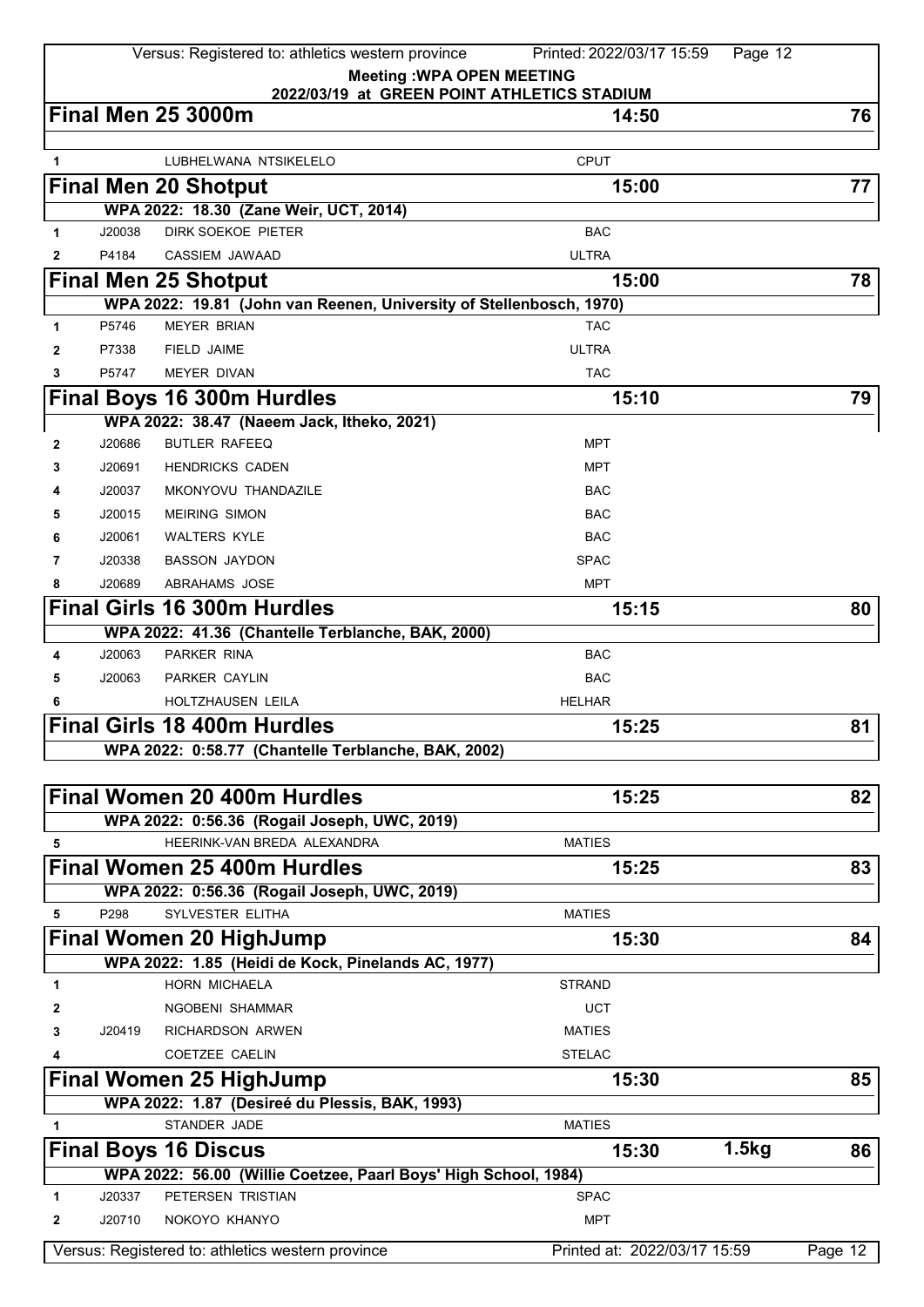|   |        | Versus: Registered to: athletics western province                        | Printed: 2022/03/17 15:59<br>Page 13        |         |
|---|--------|--------------------------------------------------------------------------|---------------------------------------------|---------|
|   |        |                                                                          | <b>Meeting: WPA OPEN MEETING</b>            |         |
|   |        |                                                                          | 2022/03/19 at GREEN POINT ATHLETICS STADIUM |         |
| 3 | J20058 | VAN DEVENTER JANU                                                        | <b>BAC</b>                                  |         |
|   |        | <b>Final Boys 18 Discus</b>                                              | 15:30                                       | 87      |
|   |        | WPA 2022: 54.86 (Dirk Hanekom, Strand AC, 1983)                          |                                             |         |
| 1 | J20700 | SMITH THEORRY                                                            | <b>MPT</b>                                  |         |
| 2 | J20962 | OTITOOLA FIKAYO                                                          | <b>MPT</b>                                  |         |
|   |        | <b>Final Men 20 Discus</b>                                               | 15:30                                       | 88      |
|   |        | WPA 2022: 55.08 (Karl Ueckermann, BAK, 1993)                             |                                             |         |
| 1 | P4184  | <b>CASSIEM JAWAAD</b>                                                    | <b>ULTRA</b>                                |         |
| 2 | J20038 | DIRK SOEKOE PIETER                                                       | <b>BAC</b>                                  |         |
| 3 |        | <b>ENGELBRECHT LEE</b>                                                   | <b>BEAHS</b>                                |         |
|   |        | <b>Final Men 25 Discus</b>                                               | 15:30                                       | 89      |
|   |        | WPA 2022: 68.48 (John van Reenen, University of Stellenbosch, 1975)      |                                             |         |
| 1 | P5747  | <b>MEYER DIVAN</b>                                                       | <b>TAC</b>                                  |         |
| 2 | P7338  | FIELD JAIME                                                              | <b>ULTRA</b>                                |         |
| 3 | P212   | PEREZ JESSE                                                              | <b>MATIES</b>                               |         |
| 4 | P5746  | <b>MEYER BRIAN</b>                                                       | <b>TAC</b>                                  |         |
|   |        | <b>Final Boys 18 400m Hurdles</b>                                        | 15:30                                       | 90      |
|   |        | WPA 2022: 0:51.24 (Tiaan Mouton, BAK, 2011)                              |                                             |         |
| 3 | J20683 | <b>CONSTANT JUNAID DARREN</b>                                            | <b>MPT</b>                                  |         |
| 4 | J20725 | VAN DEN HEERVER JORDAN                                                   | <b>MPT</b>                                  |         |
| 5 |        | <b>BRUINERS RHUWAILIN NESTA</b>                                          | <b>BAC</b>                                  |         |
| 6 | J20702 | <b>ROBSON KAYLEM</b>                                                     | <b>MPT</b>                                  |         |
|   |        | Final Men 20 400m Hurdles                                                | 15:35                                       | 91      |
|   |        | WPA 2022: 0:50.44 (Eugene van der Westhuizen, Paul Roos Gimnasium, 1993) |                                             |         |
|   |        |                                                                          |                                             |         |
|   |        | Final Men 25 400m Hurdles                                                | 15:35                                       | 92      |
|   |        | WPA 2022: 0:49.95 (Kobus Burger, University of Stellenbosch, 1985)       |                                             |         |
| 3 | P217   | <b>OCTOBER JASON</b>                                                     | <b>MATIES</b>                               |         |
| 4 | P248   | LABUSCHAGNE RUAN                                                         | <b>MATIES</b>                               |         |
| 5 | P2412  | SOLOMONS TAARIQ                                                          | <b>BAC</b>                                  |         |
| 6 | P3107  | MANUEL DANLIN                                                            | <b>CPUT</b>                                 |         |
|   |        | <b>Final Girls 16 200m</b>                                               | 15:50                                       | 93      |
|   |        | WPA 2022: 24.40 (Chantelle Terblanche, BAK, 2000)                        |                                             |         |
| 4 | J20626 | VAN STADEN MICHE                                                         | <b>TYGHS</b>                                |         |
| 5 | J20560 | <b>KEET IMAN</b>                                                         | <b>ULTRA</b>                                |         |
|   |        | Final 1 of 2 Boys 16 200m                                                | 15:55                                       | 94      |
|   |        | WPA 2022: 21.34 (Kyle Appel, BAK, 2013)                                  |                                             |         |
| 3 | J20715 | <b>GEORGE BLAKE</b>                                                      | <b>PORTHS</b>                               |         |
| 4 |        | NATHI NATHI                                                              | <b>CTHS</b>                                 |         |
| 5 | J20061 | <b>WALTERS KYLE</b>                                                      | <b>BAC</b>                                  |         |
| 6 | J20588 | <b>TANGO NIEUWEN</b>                                                     | <b>VELAC</b>                                |         |
| 7 | J20761 | KALEMBA JOSHUA                                                           | <b>MELKAC</b>                               |         |
| 8 | J20693 | ANDREWS JUNAID                                                           | <b>MPT</b>                                  |         |
|   |        | Final 2 of 2 Boys 16 200m                                                | 15:55                                       | 94      |
|   |        |                                                                          |                                             |         |
|   | J20698 | WPA 2022: 21.34 (Kyle Appel, BAK, 2013)<br>SMIDT REZARIO                 | <b>MPT</b>                                  |         |
| 3 |        |                                                                          | <b>ITHEKO</b>                               |         |
| 4 | J20235 | PETERSEN RIYAAZ                                                          |                                             |         |
| 5 | J20706 | <b>MANDISHONA SILAS</b>                                                  | <b>PORTHS</b>                               |         |
|   |        | Versus: Registered to: athletics western province                        | Printed at: 2022/03/17 15:59                | Page 13 |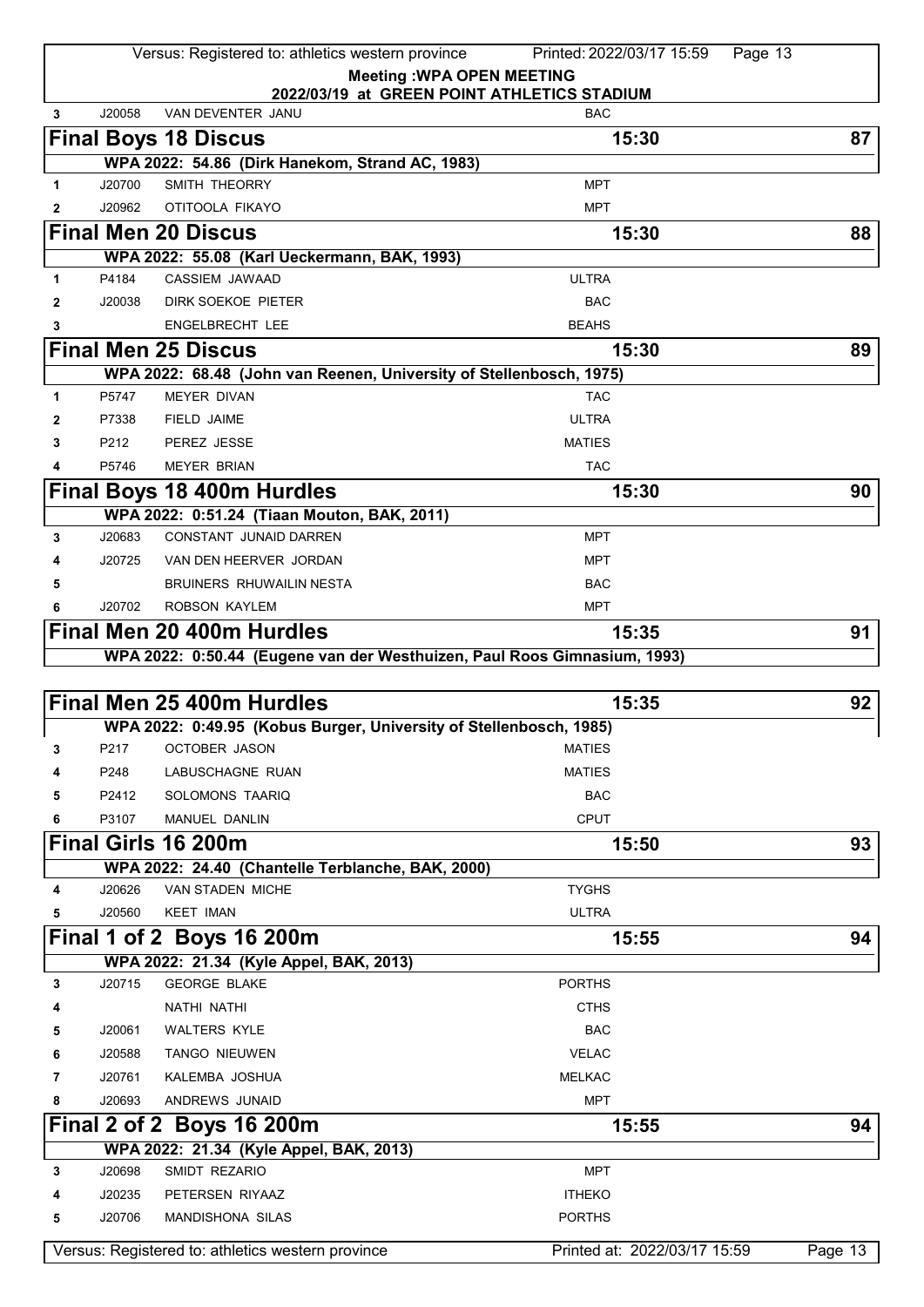|        |        | Versus: Registered to: athletics western province                              | Printed: 2022/03/17 15:59    | Page 14 |         |
|--------|--------|--------------------------------------------------------------------------------|------------------------------|---------|---------|
|        |        | <b>Meeting: WPA OPEN MEETING</b>                                               |                              |         |         |
|        | J20335 | 2022/03/19 at GREEN POINT ATHLETICS STADIUM<br><b>GEORGE THURSTON</b>          | <b>SPAC</b>                  |         |         |
| 6      |        |                                                                                |                              |         |         |
| 7      |        | <b>HLOTYWA ESAM</b>                                                            | <b>WALSHS</b><br><b>MPT</b>  |         |         |
| 8      | J20694 | PELSTON WAYDEN                                                                 |                              |         |         |
|        |        | <b>Final Men 20 LongJump</b>                                                   | 16:00                        |         | 95      |
| 1      | J20340 | WPA 2022: 7.80 (Marcus la Grange, BAK, 1995)<br>DU TOIT CORION                 | <b>SPAC</b>                  |         |         |
|        | J20341 | MUANZA KABUYA                                                                  | <b>SPAC</b>                  |         |         |
| 2<br>3 | J20309 | PETERSEN STORM                                                                 | <b>SPAC</b>                  |         |         |
| 4      | J20711 | <b>ISAACS EVIN</b>                                                             | <b>MPT</b>                   |         |         |
| 5      | J20060 | <b>WALTERS ZANE</b>                                                            | <b>BAC</b>                   |         |         |
| 6      | J20306 | <b>OLIVIER LIAM</b>                                                            | <b>SPAC</b>                  |         |         |
| 7      | P4184  | <b>CASSIEM JAWAAD</b>                                                          | <b>ULTRA</b>                 |         |         |
| 8      |        | <b>MAKANA LINDOKUHLE</b>                                                       | <b>CPUT</b>                  |         |         |
| 9      | J20330 | MWAPE GEDEON                                                                   | <b>PLUMHS</b>                |         |         |
|        |        | NTSHANGASE KWANELE                                                             | <b>UCT</b>                   |         |         |
| 10     |        |                                                                                |                              |         |         |
|        |        | <b>Final Men 25 LongJump</b>                                                   | 16:00                        |         | 96      |
| 1      | P6217  | WPA 2022: 7.80 (Marcus la Grange, BAK, 1995)<br><b>GREEN KYLE</b>              | <b>UWC</b>                   |         |         |
| 2      | P6209  | <b>SASMAN BEVAN</b>                                                            | <b>UWC</b>                   |         |         |
| 3      | P212   | PEREZ JESSE                                                                    | <b>MATIES</b>                |         |         |
|        |        | MGOMALALA THOMAS KUDZAI                                                        | <b>CPUT</b>                  |         |         |
| 4      |        | LEKABE ATLEGANG                                                                | <b>UWC</b>                   |         |         |
| 5      |        | NGQOLA METHEMBE                                                                | <b>UCT</b>                   |         |         |
| 6<br>7 | P7339  | <b>MANASSE MIKHAIL</b>                                                         | <b>ULTRA</b>                 |         |         |
| 8      |        | MOODIE KEANU                                                                   | <b>MATIES</b>                |         |         |
| 9      |        | MIGGEL LUCHEN                                                                  | <b>IND</b>                   |         |         |
| 10     | P5596  | <b>FRANCIS ANDREW</b>                                                          | <b>SPAC</b>                  |         |         |
| 11     | P3105  | <b>NKAMBULE LIFA</b>                                                           | <b>CPUT</b>                  |         |         |
|        |        | <b>Final Women 20 Javelin</b>                                                  |                              |         | 97      |
|        |        |                                                                                | 16:00                        |         |         |
|        |        | WPA 2022: 51.47 (Tarryn Bright, BAK, 2002)                                     |                              |         |         |
|        |        | <b>Final Women 25 Javelin</b>                                                  | 16:00                        |         | 98      |
|        |        | WPA 2022: 51.74 (Michelle Bradbury, BAK, 1993)                                 |                              |         |         |
| 1      | P216   | VAN SCHALKWYK JANA                                                             | <b>MATIES</b>                |         |         |
|        |        | <b>Final Girls 16 Javelin</b>                                                  | 16:00                        | 500g    | 99      |
|        |        | WPA 2022: 43.86 (Kayla Reyneke, BAK, 2020)                                     |                              |         |         |
| 1      | J20707 | FOCI KHANYA                                                                    | <b>MPT</b>                   |         |         |
|        |        | <b>Final Girls 18 Javelin</b>                                                  | 16:00                        |         | 100     |
|        |        | WPA 2022: 53.10 (Anneke Germishuys, TAK, 2015)                                 |                              |         |         |
| 1      | J20342 | <b>GALLIE SAFIA</b>                                                            | <b>SPAC</b>                  |         |         |
|        |        |                                                                                | 16:00                        |         | 101     |
|        |        | <b>Final Girls 16 HighJump</b><br>WPA 2022: 1.81 (Elmarie Gerryts, TAK, 1988)  |                              |         |         |
|        |        |                                                                                |                              |         |         |
|        |        | Final Girls 18 200m                                                            | 16:00                        |         | 102     |
|        |        |                                                                                |                              |         |         |
| 3      | J20582 | WPA 2022: 24.25 (Janice Josephs, Ridgeville AC, 1999)<br><b>GEORGE TERESKE</b> | <b>VELAC</b>                 |         |         |
| 4      | J20717 | <b>SARDIEN KAUTHAR</b>                                                         | <b>MPT</b>                   |         |         |
| 5      | J20663 | DE WAAL LILEA                                                                  | <b>MATIES</b>                |         |         |
|        |        |                                                                                |                              |         |         |
|        |        | Versus: Registered to: athletics western province                              | Printed at: 2022/03/17 15:59 |         | Page 14 |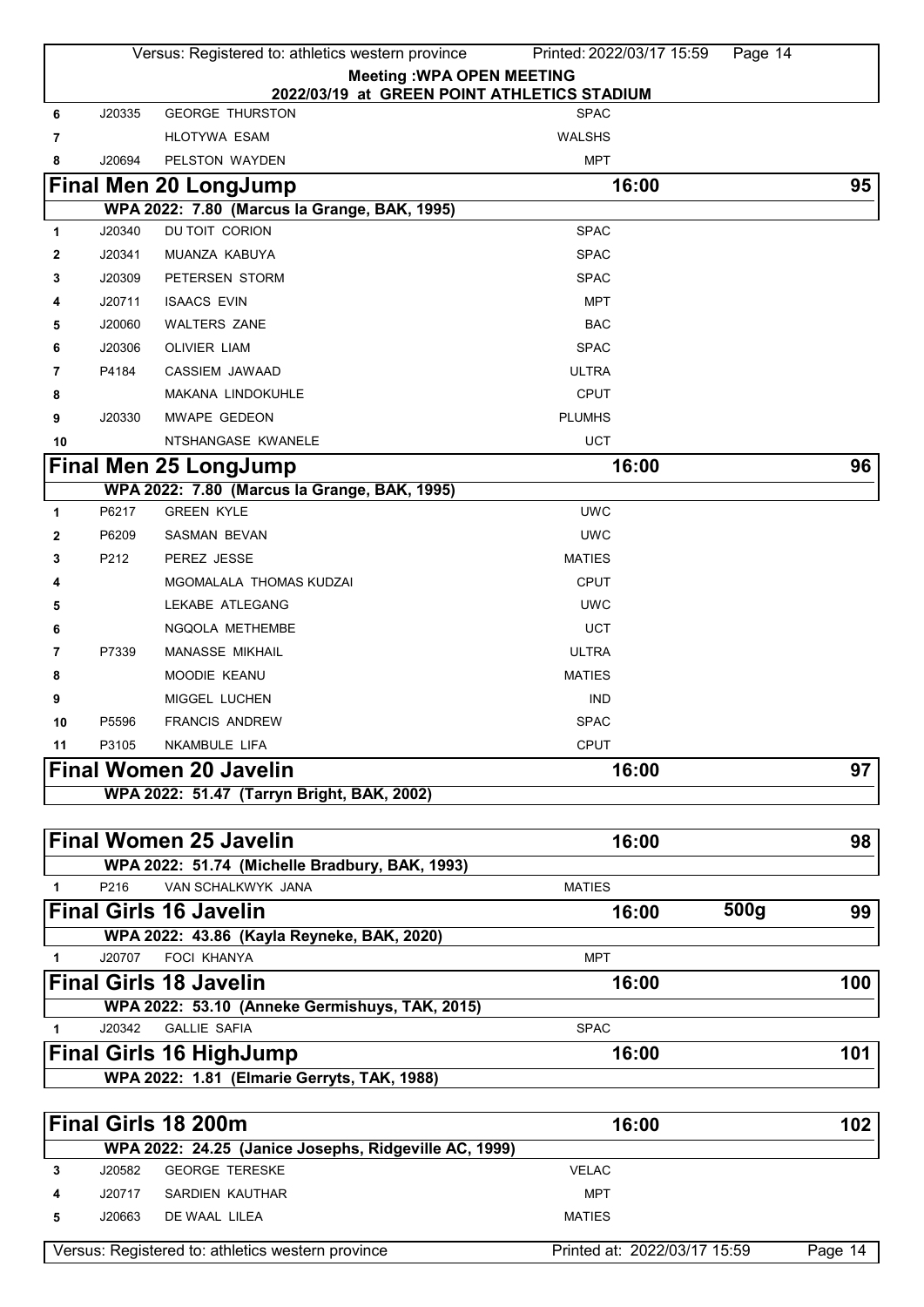|              |        | Versus: Registered to: athletics western province                    | Printed: 2022/03/17 15:59<br>Page 15 |         |
|--------------|--------|----------------------------------------------------------------------|--------------------------------------|---------|
|              |        | <b>Meeting: WPA OPEN MEETING</b>                                     |                                      |         |
|              |        | 2022/03/19 at GREEN POINT ATHLETICS STADIUM<br><b>SOLOMONS JAIME</b> |                                      |         |
| 6            | J20598 |                                                                      | <b>VELAC</b>                         |         |
|              |        | <b>Final Girls 16 Polevault</b>                                      | 16:00                                | 103     |
|              |        | WPA 2022: 3.75 (Sylma Jordaan, TAK, 2000)                            |                                      |         |
|              |        | <b>Final Girls 18 Polevault</b>                                      | 16:00                                | 104     |
|              |        | WPA 2022: 3.95 (Annelie van Wyk, TAK, 1999)                          |                                      |         |
|              |        | <b>Final Women 20 Polevault</b>                                      | 16:00                                | 105     |
|              |        | WPA 2022: 4.05 (Annelie van Wyk, TAK, 2002)                          |                                      |         |
|              |        | <b>Final Women 25 Polevault</b>                                      | 16:00                                | 106     |
|              |        |                                                                      |                                      |         |
|              |        | WPA 2022: 4.05 (Annelie van Wyk, TAK, 2002)                          |                                      |         |
|              |        | Final 1 of 3 Boys 18 200m                                            | 16:05                                | 107     |
|              |        | WPA 2022: 20.57 (Kyle Appel, BAK, 2015)                              |                                      |         |
| 3            | J20558 | <b>KAMRODIEN ZAMAAN</b>                                              | <b>ULTRA</b>                         |         |
| 4            | P27    | SOLOMONS JADEN                                                       | <b>ITHEKO</b>                        |         |
| 5            | J20080 | MUZOKOMBA PAVASHE                                                    | <b>BAC</b>                           |         |
| 6            | J20727 | <b>ADAMS LEON</b>                                                    | <b>MPT</b>                           |         |
| 7            | J20347 | <b>RYAN KIRON</b>                                                    | <b>TAC</b>                           |         |
|              |        | Final 2 of 3 Boys 18 200m                                            | 16:05                                | 107     |
|              |        | WPA 2022: 20.57 (Kyle Appel, BAK, 2015)                              |                                      |         |
| 3            | J20688 | TSHANGANA YANDA                                                      | <b>MPT</b>                           |         |
|              | J20603 | LIEBENBERG MATHEW                                                    | <b>VELAC</b>                         |         |
| 5            | J20331 | <b>GEORGE SHEYLIN</b>                                                | <b>SPAC</b>                          |         |
| 6            | J20553 | <b>ISAACS ZAYD</b>                                                   | <b>ULTRA</b>                         |         |
| 7            |        | NHAMO DELAN                                                          | <b>IND</b>                           |         |
| 8            | J20336 | <b>DRAMAT SHAKUR</b>                                                 | <b>SPAC</b>                          |         |
|              |        | Final 3 of 3 Boys 18 200m                                            | 16:05                                | 107     |
|              |        | WPA 2022: 20.57 (Kyle Appel, BAK, 2015)                              |                                      |         |
| 3            | J20304 | <b>CONSTANT BREYTON</b>                                              | <b>SPAC</b>                          |         |
| 4            | J20436 | <b>EBRAHIM ISHRAAQ</b>                                               | <b>UWC</b>                           |         |
| 5            | J20633 | PERRANG CALEB                                                        | <b>UWC</b>                           |         |
| 6            |        | KADER ZURBAIR                                                        | <b>MELKAC</b>                        |         |
| 7            |        | JACOBS FURQAAN                                                       | <b>ULTRA</b>                         |         |
| 8            | J20431 | LOMBAART DUWAYNE                                                     | <b>UWC</b>                           |         |
|              |        | <b>Final Women 20 200m</b>                                           | 16:10                                | 108     |
|              |        | WPA 2022: 23.19 (Esmari le Roux, BAK, 1994)                          |                                      |         |
| $\mathbf{2}$ |        | HEERINK-VAN BREDA ALEXANDRA                                          | <b>MATIES</b>                        |         |
| 3            | J20301 | <b>JIRI ANGELINA</b>                                                 | <b>SPAC</b>                          |         |
| 4            | J20664 | LöTTER TIANè                                                         | <b>MATIES</b>                        |         |
| 5            |        | POOLER ENYA                                                          | <b>MATIES</b>                        |         |
| 6            | J20025 | DU PLESSIS STEFANI                                                   | <b>BAC</b>                           |         |
| 7            |        | CLOETE REIGN-ANTOINETTE                                              | <b>PNA</b>                           |         |
| 8            |        | SWILE LEAH                                                           | <b>ATHAC</b>                         |         |
|              |        | Final 1 of 2 Men 20 200m                                             | 16:15                                | 109     |
|              |        | WPA 2022: 20.55 (Marcus la Grange, BAK, 1986)                        |                                      |         |
| 3            | J20602 | <b>BOOIS WAYDEN</b>                                                  | <b>VELAC</b>                         |         |
|              |        | Versus: Registered to: athletics western province                    | Printed at: 2022/03/17 15:59         | Page 15 |
|              |        |                                                                      |                                      |         |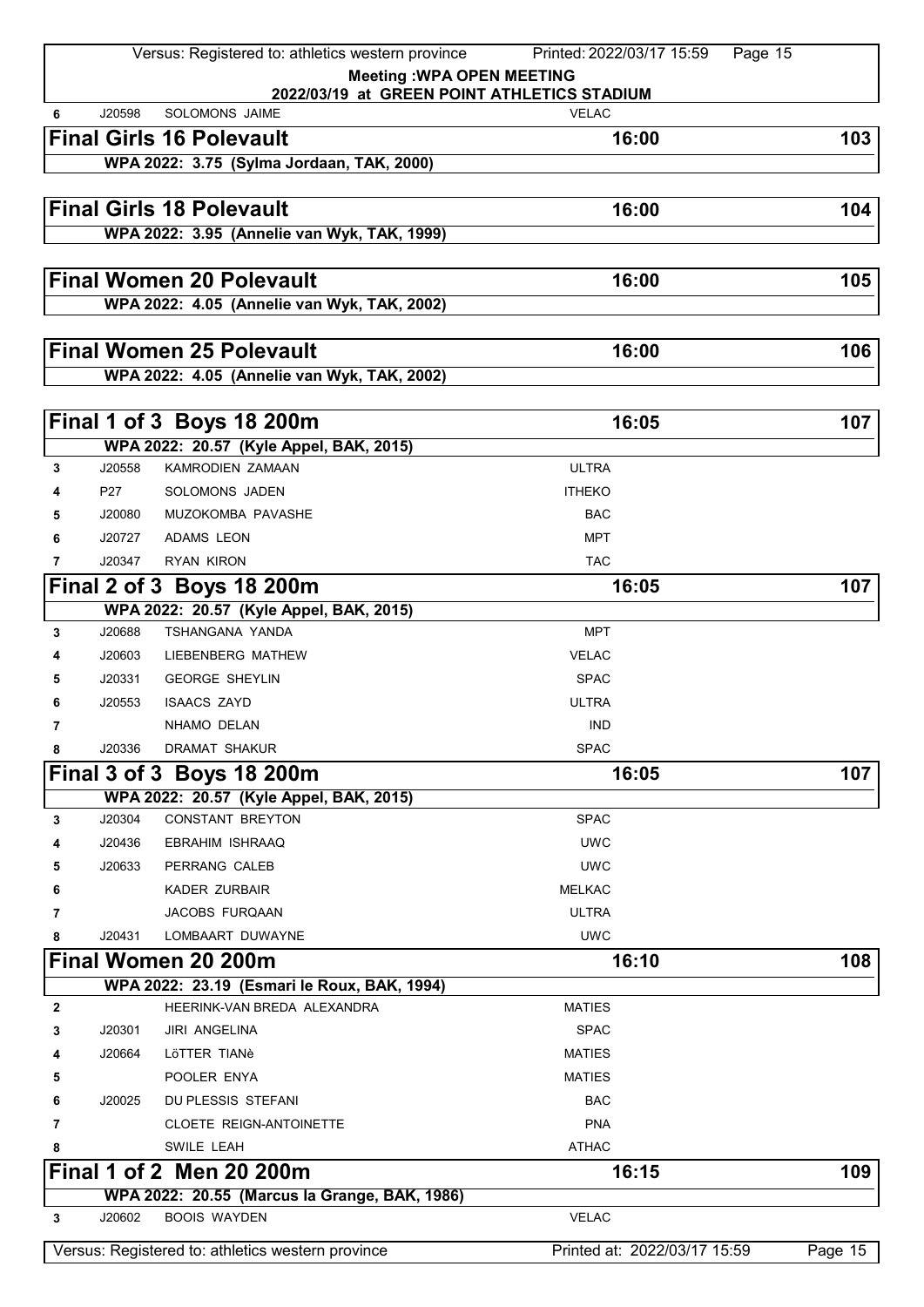|              |                  | Versus: Registered to: athletics western province                   | Printed: 2022/03/17 15:59<br>Page 16 |         |
|--------------|------------------|---------------------------------------------------------------------|--------------------------------------|---------|
|              |                  | <b>Meeting: WPA OPEN MEETING</b>                                    |                                      |         |
| 4            |                  | 2022/03/19 at GREEN POINT ATHLETICS STADIUM<br><b>JACOBS KAIDEN</b> | <b>MATIES</b>                        |         |
| 5            | J20643           | PLAATJIES DEBRAHANO                                                 | <b>UWC</b>                           |         |
| 6            | J20623           | SAMUELS AADAM                                                       | <b>UWC</b>                           |         |
| 7            | J20341           | MUANZA KABUYA                                                       | <b>SPAC</b>                          |         |
| 8            |                  | MBOMBO ALIYAH                                                       | <b>ITHEKO</b>                        |         |
|              |                  | Final 2 of 2 Men 20 200m                                            | 16:15                                | 109     |
|              |                  | WPA 2022: 20.55 (Marcus la Grange, BAK, 1986)                       |                                      |         |
| 3            | J20591           | <b>JOSEPHS LANEY</b>                                                | <b>VELAC</b>                         |         |
| 4            | J20619           | <b>CUMMINGS WASHINGTON</b>                                          | <b>UWC</b>                           |         |
| 5            | J20069           | PAULSE MIKHAEL                                                      | <b>BAC</b>                           |         |
| 6            | J20060           | <b>WALTERS ZANE</b>                                                 | <b>BAC</b>                           |         |
| 7            | J20764           | NZEMBA NKWELE                                                       | <b>MELKAC</b>                        |         |
|              |                  | Final Women 25 200m                                                 | 16:20                                | 110     |
|              |                  |                                                                     |                                      |         |
| 1            | P299             | <b>JOHNSON LARA</b>                                                 | <b>MATIES</b>                        |         |
| 2            |                  | MAKHALIMA SISANDA                                                   | <b>CPUT</b>                          |         |
| 3            |                  | VAN DER HEEVER DESMORENE                                            | <b>PNA</b>                           |         |
| 4            | P6136            | <b>KLERK KAYLIN</b>                                                 | <b>UWC</b>                           |         |
| 5            | P <sub>250</sub> | <b>CORNELISSEN ANDREA</b>                                           | <b>MATIES</b>                        |         |
| 6            | P6135            | <b>BYMAN LAURE</b>                                                  | <b>UWC</b>                           |         |
| 7            | P2480            | ARENDSE SHANNON                                                     | <b>BAC</b>                           |         |
| 8            |                  | <b>ADONIS EMILIA</b>                                                | <b>UWC</b>                           |         |
|              |                  | Final 1 of 4 Men 25 200m                                            | 16:25                                | 111     |
|              |                  | WPA 2022: 20.35 (Marcus la Grange, BAK, 2000)                       |                                      |         |
| 1            |                  | <b>BERGSTEDT ASHWYN</b>                                             | <b>UWC</b>                           |         |
| 2            | P3071            | <b>JAMES EMMANUAL</b>                                               | <b>CPUT</b>                          |         |
| 3            | P1620            | DU PLESSIS MATTHEW                                                  | <b>HELHAR</b>                        |         |
| 4            | P243             | <b>HOFFMAN SVEN</b>                                                 | <b>MATIES</b>                        |         |
| 5            |                  | VAN DER MERWE KEEGAN                                                | <b>ITHEKO</b>                        |         |
| 6            | P5745            | ANDREWS GRANT                                                       | <b>TAC</b>                           |         |
| 7            | P3109            | SALEMANE THATO                                                      | CPUT                                 |         |
| 8            | P2008            | NYASHANU NIGEL                                                      | <b>UWC</b>                           |         |
|              |                  | Final 2 of 4 Men 25 200m                                            | 16:25                                | 111     |
|              |                  | WPA 2022: 20.35 (Marcus la Grange, BAK, 2000)                       |                                      |         |
| $\mathbf{2}$ |                  | KHANZI LUVO                                                         | <b>CPUT</b>                          |         |
| 3            | P3091            | <b>SEKOME LUCKY</b>                                                 | <b>CPUT</b>                          |         |
| 4            |                  | MAKOLO MUKENDI                                                      | <b>SPAHAR</b>                        |         |
| 5            | P5743            | <b>EWERS JOSHUA</b>                                                 | <b>TAC</b>                           |         |
| 6            |                  | NONGAWUZA WANDILE BENJAMIN                                          | <b>CPUT</b>                          |         |
| 7            | P6137            | <b>DEVOS MCDONALD</b>                                               | <b>UWC</b>                           |         |
| 8            |                  | NGQOLA METHEMBE                                                     | <b>UCT</b>                           |         |
|              |                  | Final 3 of 4 Men 25 200m                                            | 16:25                                | 111     |
|              |                  | WPA 2022: 20.35 (Marcus la Grange, BAK, 2000)                       |                                      |         |
| 2            |                  | VAN ROOYEN MITCHELL                                                 | <b>UWC</b>                           |         |
| 3            | P5753            | CAESAR JUREAUX                                                      | <b>TAC</b>                           |         |
| 4            | P6142            | ABRAHAMS UZAIR                                                      | <b>UWC</b>                           |         |
| 5            | P5751            | <b>ENGEL ROSCOE</b>                                                 | <b>TAC</b>                           |         |
| 6            | P5744            | <b>CAMERON KURT</b>                                                 | <b>TAC</b>                           |         |
|              |                  |                                                                     |                                      |         |
|              |                  | Versus: Registered to: athletics western province                   | Printed at: 2022/03/17 15:59         | Page 16 |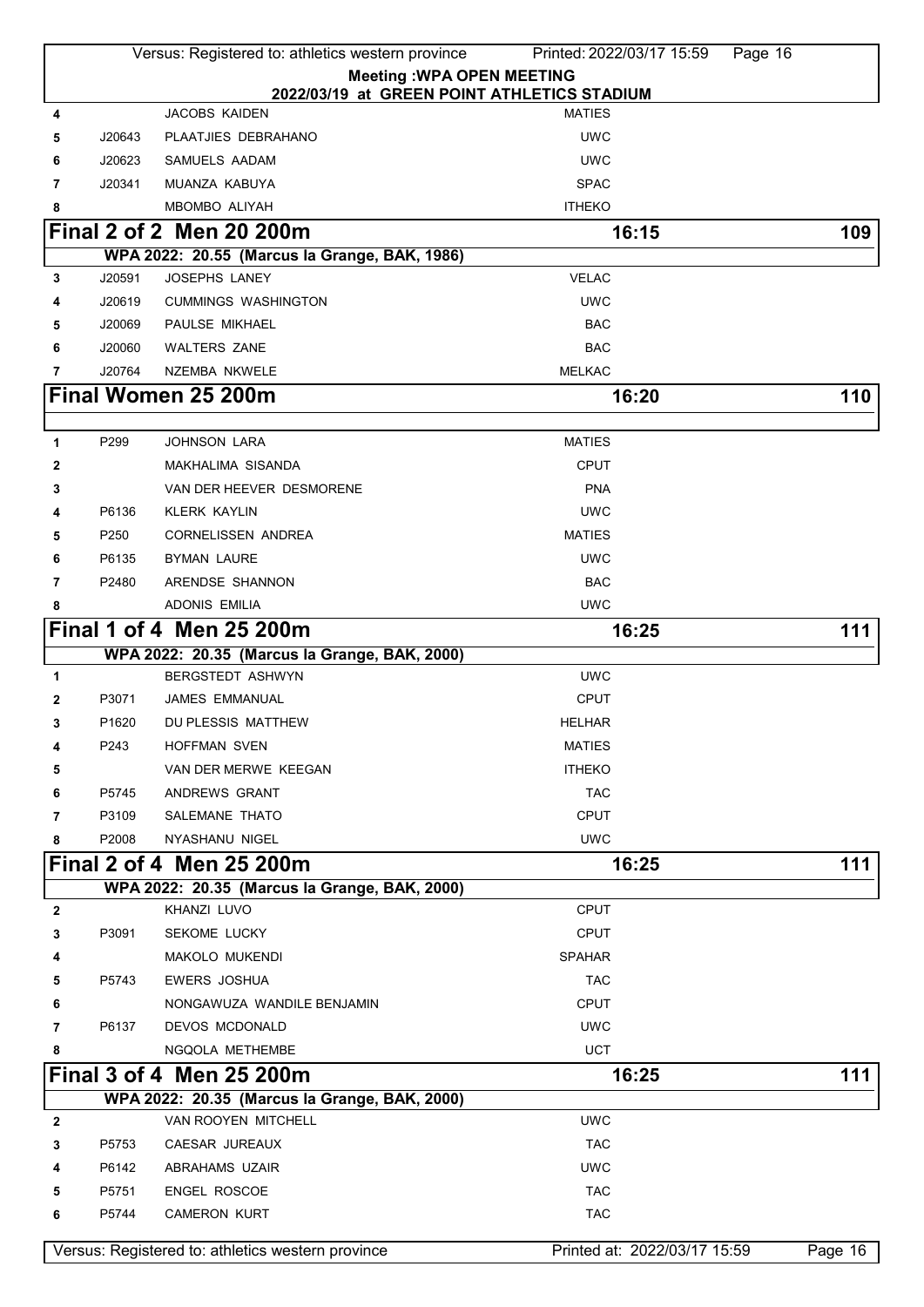|                |                   | Versus: Registered to: athletics western province                                | Printed: 2022/03/17 15:59<br>Page 17        |         |
|----------------|-------------------|----------------------------------------------------------------------------------|---------------------------------------------|---------|
|                |                   |                                                                                  | <b>Meeting: WPA OPEN MEETING</b>            |         |
|                |                   |                                                                                  | 2022/03/19 at GREEN POINT ATHLETICS STADIUM |         |
| $\overline{7}$ | P3110             | MOLETSANE RORISANG                                                               | <b>CPUT</b>                                 |         |
| 8              |                   | <b>MADINI AZILE</b>                                                              | <b>UWC</b>                                  |         |
|                |                   | Final 4 of 4 Men 25 200m                                                         | 16:25                                       | 111     |
|                |                   | WPA 2022: 20.35 (Marcus la Grange, BAK, 2000)                                    |                                             |         |
| 2              |                   | LEKABE ATLEGANG                                                                  | <b>UWC</b>                                  |         |
| 3              | P6228             | <b>SHABODIEN ZUBAIR</b>                                                          | <b>UWC</b>                                  |         |
| 4              | P6146             | <b>BUGAN NATHAN</b>                                                              | <b>UWC</b>                                  |         |
| 5              | P4362             | PRETORIUS MATT                                                                   | <b>ITHEKO</b>                               |         |
| 6              | P3094             | VAN WYK IMRAAN CASSIEM                                                           | <b>CPUT</b>                                 |         |
| 7              | P6141             | <b>ISMAIL TAURIQ</b>                                                             | <b>UWC</b>                                  |         |
| 8              | P239              | <b>TITUS ELRICH</b>                                                              | <b>MATIES</b>                               |         |
|                |                   | Final Girls 16 1500m                                                             | 16:35                                       | 112     |
|                |                   | WPA 2022: 04:36.58 (Daniel Victor, University of Stellenbosch, 1994)             |                                             |         |
| 1              | J20709            | MNGXEKEZA LILITHA                                                                | <b>MPT</b>                                  |         |
| 2              | J20722            | RUDOLPH ZOE                                                                      | <b>PORTHS</b>                               |         |
|                |                   | Final Girls 18 1500m                                                             | 16:35                                       | 113     |
|                |                   | WPA 2022: 04:18.10 (Elana van Zyl, Robertson High School, 1982)                  |                                             |         |
| 1              |                   | TERBLANCHE CHLOE                                                                 | <b>MILHS</b>                                |         |
| 2              | J20690            | <b>BOOYSEN ZONDREA</b>                                                           | <b>MPT</b>                                  |         |
| 3              | J20701            | <b>VERMAAK CHANE LEE</b>                                                         | <b>MPT</b>                                  |         |
|                |                   | Final Women 20 1500m                                                             | 16:45                                       | 114     |
|                |                   | WPA 2022: 04:10.60 (Tanya Peckham, University of Stellenbosch, 1985)             |                                             |         |
| 1              |                   | <b>VEITCH EMMA</b>                                                               | <b>RHENHS</b>                               |         |
|                |                   | Final Women 25 1500m                                                             | 16:45                                       | 115     |
|                |                   | WPA 2022: 04:02.15 (Elana Meyer (neé van Zyl), University of Stellenbosch, 1992) |                                             |         |
| 1              | P <sub>1901</sub> | TERBLANCHE ANéL                                                                  | <b>NEDRC</b>                                |         |
| 2              | P2968             | <b>MACKENZIE PAIGE</b>                                                           | <b>RCL</b>                                  |         |
| 3              | P570              | CHARALAMBOUS THALIA                                                              | R <sub>4</sub> C                            |         |
|                | P3147             | JACOBS KYLA                                                                      | M&R                                         |         |
| 5              |                   | VAN GRAAN AYNSLEE                                                                | <b>RUNCR</b>                                |         |
| 6              | P224              | ROSSOUW LARA                                                                     | <b>MATIES</b>                               |         |
| 7              |                   | YANDISWA SHANGE                                                                  | <b>RCL</b>                                  |         |
| 8              |                   | LYONS MIA                                                                        | <b>ATHAC</b>                                |         |
| 9              | P7170             | <b>GRIFFITHS KOBIE</b>                                                           | <b>NEDRC</b>                                |         |
|                |                   | Final Boys 16 1500m                                                              | 16:55                                       | 116     |
|                |                   | WPA 2022: 04:00.50 (Conrad Tesnar, Paul Roos Gimnasium, 1990)                    |                                             |         |
| 1              | J20135            | TAFANA KHANYA                                                                    | <b>VOB</b>                                  |         |
| 2              |                   | ARENDSE WARRICK                                                                  | <b>IND</b>                                  |         |
| 3              | J20147            | <b>TAFENI HLUMELO</b>                                                            | <b>VOB</b>                                  |         |
| 4              |                   | <b>BARNES ZAAKIR</b>                                                             | <b>MPT</b>                                  |         |
| 5              | J20150            | PENDU KUBONONKE                                                                  | <b>VOB</b>                                  |         |
| 6              | J20133            | <b>BHEBHA SIVE</b>                                                               | <b>VOB</b>                                  |         |
| 7              | J20130            | <b>MBATSA ASAKHE</b>                                                             | <b>VOB</b>                                  |         |
|                |                   | <b>Final Girls 18 HighJump</b>                                                   | 17:00                                       | 117     |
|                |                   | WPA 2022: 1.82 (Heidi de Kock, Pinelands AC, 1976)                               |                                             |         |
| 1              | J20307            | PRINCE CHELSEA-LEE                                                               | <b>SPAC</b>                                 |         |
| 2              | J20305            | <b>GREEN CHLOE</b>                                                               | <b>SPAC</b>                                 |         |
| 3              | J20342            | <b>GALLIE SAFIA</b>                                                              | <b>SPAC</b>                                 |         |
|                |                   |                                                                                  |                                             |         |
|                |                   | Versus: Registered to: athletics western province                                | Printed at: 2022/03/17 15:59                | Page 17 |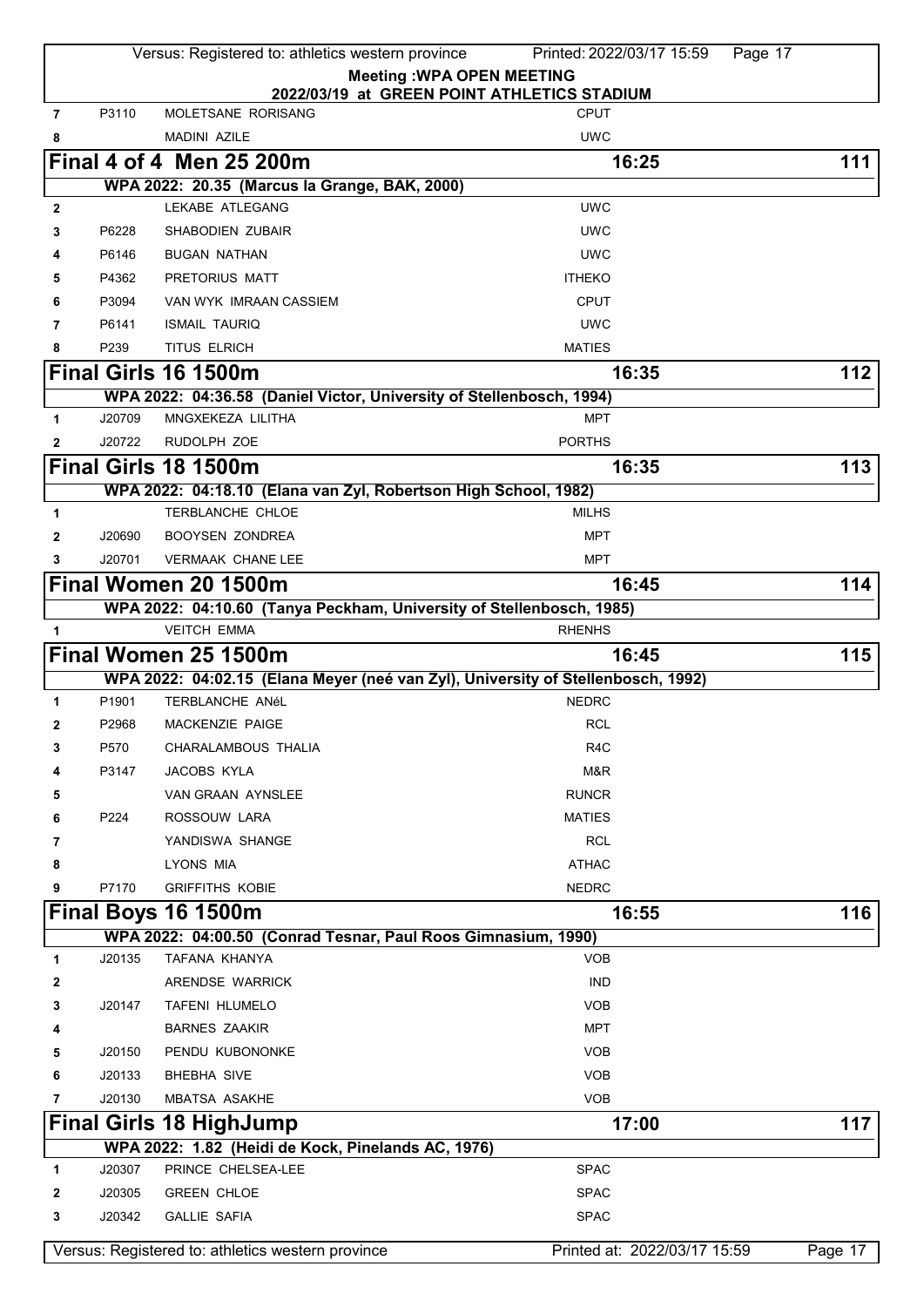|              |                 | Versus: Registered to: athletics western province                             | Printed: 2022/03/17 15:59    | Page 18 |         |
|--------------|-----------------|-------------------------------------------------------------------------------|------------------------------|---------|---------|
|              |                 | <b>Meeting: WPA OPEN MEETING</b>                                              |                              |         |         |
|              |                 | 2022/03/19 at GREEN POINT ATHLETICS STADIUM<br><b>Final Girls 16 Discus</b>   | 17:00                        | 1kg     | 118     |
|              |                 | WPA 2022: 40.20 (Maranelle du Toit, BAK, 1993)                                |                              |         |         |
| $\mathbf{1}$ | J20707          | FOCI KHANYA                                                                   | <b>MPT</b>                   |         |         |
|              |                 | <b>Final Girls 18 Discus</b>                                                  | 17:00                        |         | 119     |
|              |                 | WPA 2022: 47.16 (Theresa Janse van Vuuren, Paarl AC, 1978)                    |                              |         |         |
|              |                 |                                                                               |                              |         |         |
|              |                 | <b>Final Women 20 Discus</b>                                                  | 17:00                        |         | 120     |
|              |                 | WPA 2022: 49.78 (Theresa Janse van Vuuren, Wellington Onderwys Kollege, 1980) |                              |         |         |
|              |                 |                                                                               |                              |         |         |
|              |                 | <b>Final Women 25 Discus</b>                                                  | 17:00                        |         | 121     |
|              |                 | WPA 2022: 51.72 (Lize-Marie Coetzer, University of Stellenbosch, 1984)        |                              |         |         |
| 1            | P234            | <b>OOSTHUIZEN JANKE</b>                                                       | <b>MATIES</b>                |         |         |
| $\mathbf{2}$ | P2418           | <b>JORDAAN ZOë</b>                                                            | <b>BAC</b>                   |         |         |
|              |                 | Final Boys 18 1500m                                                           | 17:00                        |         | 122     |
|              |                 |                                                                               |                              |         |         |
| 1            | J20129          | <b>MBATSA INAM</b>                                                            | <b>VOB</b>                   |         |         |
| $\mathbf{2}$ | J20132          | TITUS CHARLTON                                                                | <b>VOB</b>                   |         |         |
| 3            | P <sub>28</sub> | <b>CIMANI MSINDISI</b>                                                        | <b>VOB</b>                   |         |         |
|              |                 | <b>Final Men 20 1500m</b>                                                     | 17:05                        |         | 123     |
| 1            | J20131          | MAKHONXA UZUKHANYE                                                            | <b>VOB</b>                   |         |         |
| 2            | J20164          | <b>ROJI CWENGA</b>                                                            | <b>NEDRC</b>                 |         |         |
| 3            | P3096           | CHOMA THAKGATSO                                                               | <b>CPUT</b>                  |         |         |
|              | J20127          | CHEPAPE TUMELO                                                                | <b>VOB</b>                   |         |         |
| 5            | J20762          | <b>KALEMBA ESPOIR</b>                                                         | <b>MELKAC</b>                |         |         |
| 6            |                 | MAKANA LINDOKUHLE                                                             | <b>CPUT</b>                  |         |         |
|              |                 | <b>Final Men 25 1500m</b>                                                     | 17:10                        |         | 124     |
|              |                 | WPA 2022: 03:33.56 (Johan Landsman, University of Stellenbosch, 1993)         |                              |         |         |
| 1            | P1896           | <b>LEWIN BRANDON</b>                                                          | <b>NEDRC</b>                 |         |         |
| 2            | P1857           | BESTENBIER AUSTIN                                                             | <b>NEDRC</b>                 |         |         |
| 3            | P1454           | VAN NIEKERK GEO                                                               | <b>WELAC</b>                 |         |         |
| 4            | P6140           | <b>LENTSWE MERE</b>                                                           | <b>UWC</b>                   |         |         |
| 5            | P6161           | KOOPMAN JASON                                                                 | <b>UWC</b>                   |         |         |
| 6            | P1078           | HAMMOND CALVIN                                                                | <b>NEDRC</b>                 |         |         |
| 7            |                 | <b>MCITWA MUSA</b>                                                            | <b>IND</b>                   |         |         |
| 8            | P560            | CETWAYO LETHU                                                                 | <b>VOB</b>                   |         |         |
| 9            |                 | LUBHELWANA NTSIKELELO                                                         | <b>CPUT</b>                  |         |         |
| 10           |                 | <b>COOKSON MARCEL</b>                                                         | <b>ULTRA</b>                 |         |         |
| 11           |                 | DEE NICHOLAS                                                                  | <b>IND</b>                   |         |         |
| 12           | P4575           | <b>JURIES CHUBASCO</b>                                                        | <b>ITHEKO</b>                |         |         |
| 13           | P6130           | <b>BOOYSEN CURTIS</b>                                                         | <b>UWC</b>                   |         |         |
| 14           | P166            | SOLOMONS DULLAN                                                               | <b>ATHAC</b>                 |         |         |
| 15<br>16     | P290<br>P6213   | DU PLESSIS ALBERT<br>RYK HEINRICH                                             | <b>MATIES</b><br><b>UWC</b>  |         |         |
|              |                 | <b>Final Girls 16 400m</b>                                                    | 17:20                        |         | 125     |
|              |                 | WPA 2022: 0:56.13 (Sonja van der Merwe, TAK, 2007)                            |                              |         |         |
| 4            | J20626          | VAN STADEN MICHE                                                              | <b>TYGHS</b>                 |         |         |
| 5            | J20706          | VAN WYK ELISMA                                                                | <b>STELAC</b>                |         |         |
|              |                 |                                                                               |                              |         |         |
|              |                 | Versus: Registered to: athletics western province                             | Printed at: 2022/03/17 15:59 |         | Page 18 |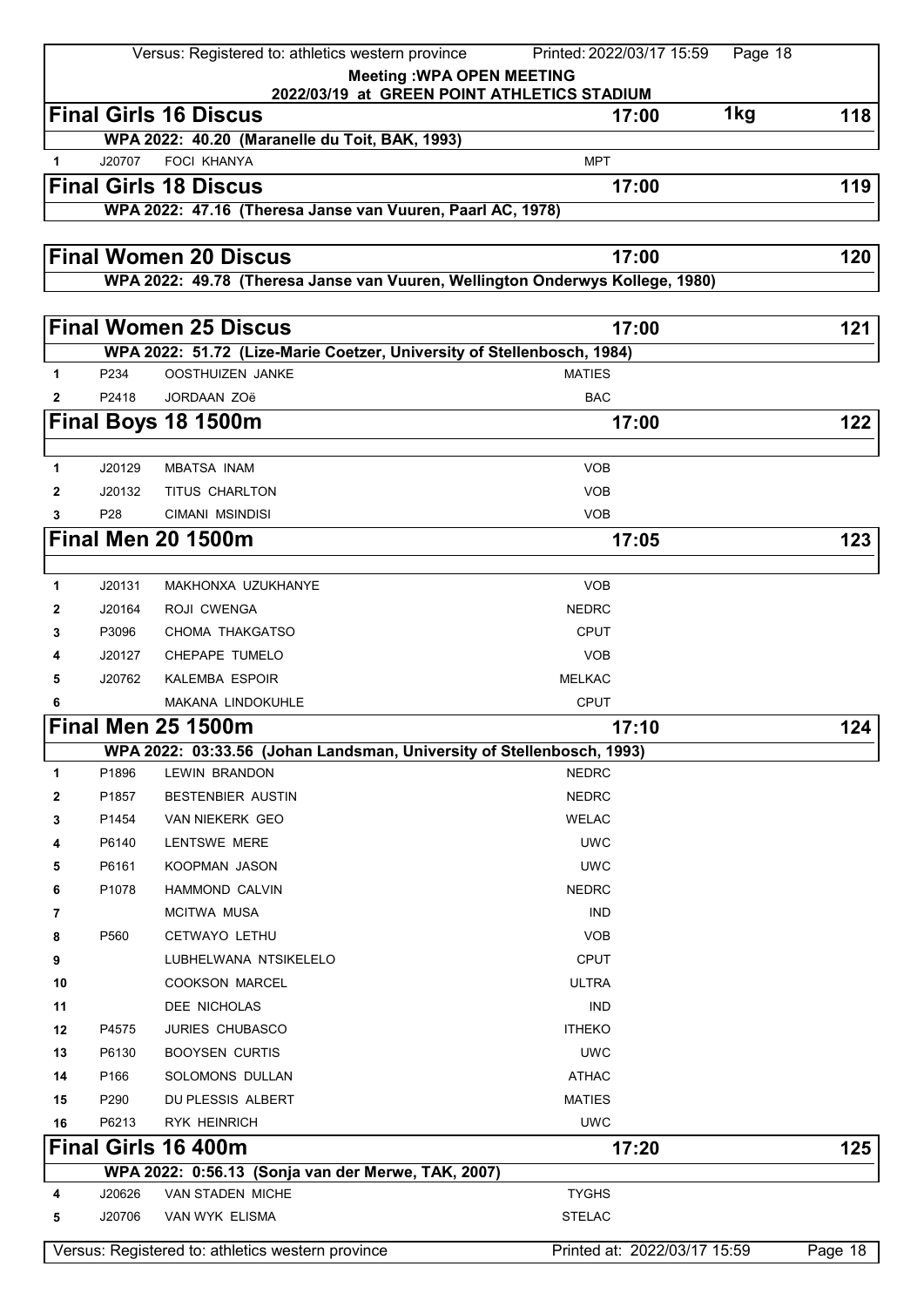|                                  |        | Versus: Registered to: athletics western province  | Printed: 2022/03/17 15:59 | Page 19 |     |  |
|----------------------------------|--------|----------------------------------------------------|---------------------------|---------|-----|--|
| <b>Meeting: WPA OPEN MEETING</b> |        |                                                    |                           |         |     |  |
|                                  |        | 2022/03/19 at GREEN POINT ATHLETICS STADIUM        |                           |         |     |  |
|                                  |        | Final 1 of 2 Boys 16 400m                          | 17:25                     |         | 126 |  |
|                                  |        | WPA 2022: 0:48.64 (Jayson Weber, BAK, 2016)        |                           |         |     |  |
| 3                                | J20708 | <b>ENSLIN JOHAN</b>                                | <b>STELAC</b>             |         |     |  |
| 4                                | J20706 | <b>MANDISHONA SILAS</b>                            | <b>PORTHS</b>             |         |     |  |
| 5                                | J20061 | <b>WALTERS KYLE</b>                                | <b>BAC</b>                |         |     |  |
| 6                                | J20694 | PELSTON WAYDEN                                     | <b>MPT</b>                |         |     |  |
| $\overline{7}$                   | J20151 | DE KLERK LUKE                                      | <b>VOB</b>                |         |     |  |
|                                  |        | Final 2 of 2 Boys 16 400m                          | 17:25                     |         | 126 |  |
|                                  |        | WPA 2022: 0:48.64 (Jayson Weber, BAK, 2016)        |                           |         |     |  |
| 3                                |        | <b>HASSEN NIYAZ</b>                                | <b>TAC</b>                |         |     |  |
| 4                                |        | * MATTHEW                                          | <b>MPT</b>                |         |     |  |
| 5                                | J20761 | KALEMBA JOSHUA                                     | <b>MELKAC</b>             |         |     |  |
| 6                                |        | <b>TAYLOR MATTHEW</b>                              | <b>ZWAHS</b>              |         |     |  |
| 7                                | J20337 | PETERSEN TRISTIAN                                  | <b>SPAC</b>               |         |     |  |
|                                  |        | Final Girls 18 400m                                | 17:30                     |         | 127 |  |
|                                  |        | WPA 2022: 0:54.90 (Sonja van der Merwe, TAK, 2009) |                           |         |     |  |
| 4                                |        | <b>TERBLANCHE CHLOE</b>                            | <b>MILHS</b>              |         |     |  |
| 5                                | J20748 | STRYDOM DEANé                                      | <b>STELAC</b>             |         |     |  |
|                                  |        | Final 1 of 2 Boys 18 400m                          | 17:35                     |         | 128 |  |
|                                  |        | WPA 2022: 0:46.66 (Mark van Soest, TAK, 1999)      |                           |         |     |  |
| 3                                | J20727 | <b>ADAMS LEON</b>                                  | <b>MPT</b>                |         |     |  |
|                                  | J20431 | LOMBAART DUWAYNE                                   | <b>UWC</b>                |         |     |  |
| 5                                | J20633 | PERRANG CALEB                                      | <b>UWC</b>                |         |     |  |
| 6                                | J20310 | ADONIS ZIYAAD                                      | <b>SPAC</b>               |         |     |  |
| 7                                | J20962 | OTITOOLA FIKAYO                                    | <b>MPT</b>                |         |     |  |
|                                  |        | Final 2 of 2 Boys 18 400m                          | 17:35                     |         | 128 |  |
|                                  |        | WPA 2022: 0:46.66 (Mark van Soest, TAK, 1999)      |                           |         |     |  |
| 3                                |        | <b>KADER ZURBAIR</b>                               | <b>MELKAC</b>             |         |     |  |
| 4                                | J20439 | WAKEFIELD JUNAUDE                                  | <b>UWC</b>                |         |     |  |
| 5                                | J20344 | MARCUS JAMIEL                                      | <b>SPAC</b>               |         |     |  |
| 6                                | J20644 | <b>HANSEN RYLE</b>                                 | <b>VELAC</b>              |         |     |  |
| 7                                | J20720 | <b>LAMONT REECE</b>                                | <b>MPT</b>                |         |     |  |
|                                  |        | Final Women 20 400m                                | 17:40                     |         | 129 |  |
|                                  |        | WPA 2022: 0:54.06 (Sonja van der Merwe, TAK, 2010) |                           |         |     |  |
| 4                                | J20301 | <b>JIRI ANGELINA</b>                               | <b>SPAC</b>               |         |     |  |
| 5                                |        | REINEKE JAIXAI                                     | <b>BAC</b>                |         |     |  |
| 6                                |        | CLOETE REIGN-ANTOINETTE                            | <b>PNA</b>                |         |     |  |
|                                  |        | Final Men 20 400m                                  | 17:45                     |         | 130 |  |
|                                  |        | WPA 2022: 0:46.65 (Kyle Appel, BAK, 2017)          |                           |         |     |  |
| 1                                | J20300 | YON DIONDRE                                        | <b>SPAC</b>               |         |     |  |
| 2                                | P4184  | CASSIEM JAWAAD                                     | <b>ULTRA</b>              |         |     |  |
| 3                                | J20764 | NZEMBA NKWELE                                      | <b>MELKAC</b>             |         |     |  |
| 4                                | J20643 | PLAATJIES DEBRAHANO                                | <b>UWC</b>                |         |     |  |
| 5                                | J20069 | PAULSE MIKHAEL                                     | <b>BAC</b>                |         |     |  |
| 6                                | J20623 | SAMUELS AADAM                                      | <b>UWC</b>                |         |     |  |
| 7                                |        | NTSHANGASE KWANELE                                 | <b>UCT</b>                |         |     |  |
| 8                                | J20341 | MUANZA KABUYA                                      | <b>SPAC</b>               |         |     |  |
|                                  |        |                                                    |                           |         |     |  |